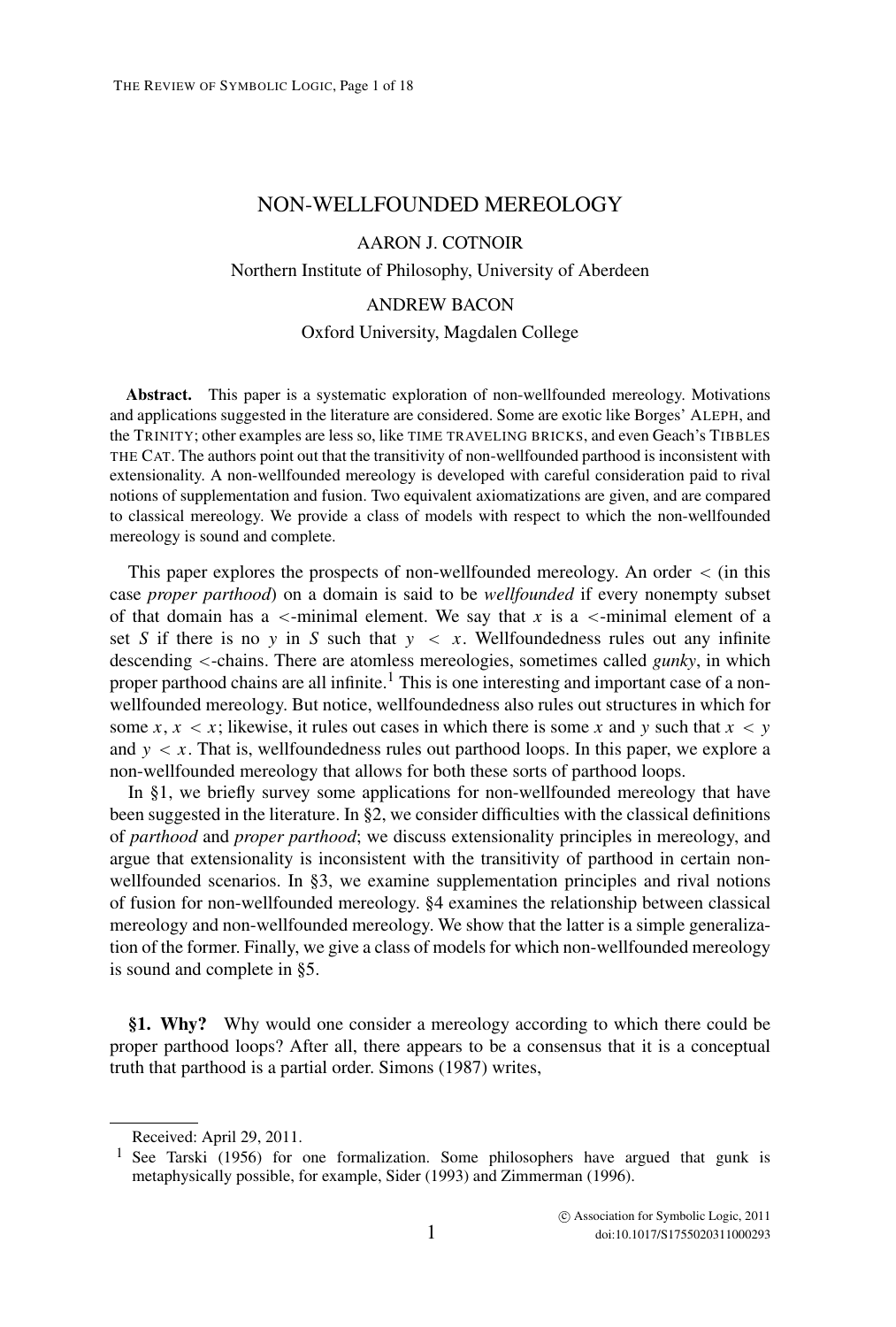The most obvious formal properties of the [proper] part-relation are its transitivity and asymmetry, from which follows its irreflexivity. [. . . ] These principles are partly constitutive of the meaning of 'part', which means that anyone who seriously disagrees with them has failed to understand the word. (10–11)

Simons' view has been influential; however, there have been dissenters. In this section, we will briefly survey some cases purported to be examples of non-wellfounded objects.

*1.1. Exotica.* We begin with some of the more exotic cases. Sanford (1993) contends that the na¨ıve notion of parthood does not require antisymmetry. Sanford cites Borges' 'Aleph' as an example: "I saw the Aleph from all points. I saw the earth in the Aleph and in the earth the Aleph once more and the earth in the Aleph  $[...]$ ." As Sandford notes, the Aleph is intended to have everything as a part, including the earth. But apparently the Aleph is a proper part of the earth, given the fact that it is sitting on the stairs in Beatriz Viterbo's house. van Inwagen (1993) has responded that fictional examples of this sort do not constitute counterevidence to conceptual truths. While Borges may have been knowingly and intentionally writing *fiction*, other authors have given examples in texts that were *not* intended as fiction. These examples, however, are no less bizarre.

Strikingly similar to Borges' example, is an interesting passage in the Upanishads (Mascaró, 1965) that outlines the structural relations between Brahman and a 'space' in the heart.

In the center of the castle of Brahman, our own body, there is a small shrine in the form of a lotus-flower, and within can be found a small space. [...] This little space within the heart is as great as this vast universe. The heavens and earth are there, and the sun, and the moon, and the stars; fire and lightning and winds are there; and all that now is and all that is not; for the whole universe is in Him and He dwells within our heart. (120)

Of course, many philosophers would regard such a structure as metaphysically impossible, but it seems an additional question as to whether it is *conceptually* impossible.

Again, consider another traditional religious doctrine: the Trinity. Abelard (2006) argues that while each person of the Trinity is a *part* of God, each person of the Trinity is also *identical* with God, by virtue of having the same essence. Is the Trinity on Abelard's understanding conceptually impossible? Perhaps, but this is not obvious. In any case, given the extraordinary nature of the purported counterexamples, we do not expect many to be convinced. So let us turn now to less exotic, more ordinary examples of parthood loops.

*1.2. Puzzles of composition.* A standard puzzle of composition concerns a lump of clay that is formed into a statue. One might think it plausible that, although the lump and the statue are not identical, they are completely colocated and 'made up of' exactly the same matter. It is thus highly intuitive to think that they have exactly the same atomic parts. However given a standard mereological 'supplementation' principle, that anything the statue is not a part of is disjoint from some part of the statue, one can infer that the statue is a part of the lump of clay; and by symmetrical reasoning that the lump of clay is a part of the statue. Thus the clay and the statue are parts of each other. But since we are supposing that they are not identical, they must be distinct mutual proper parts. In fact,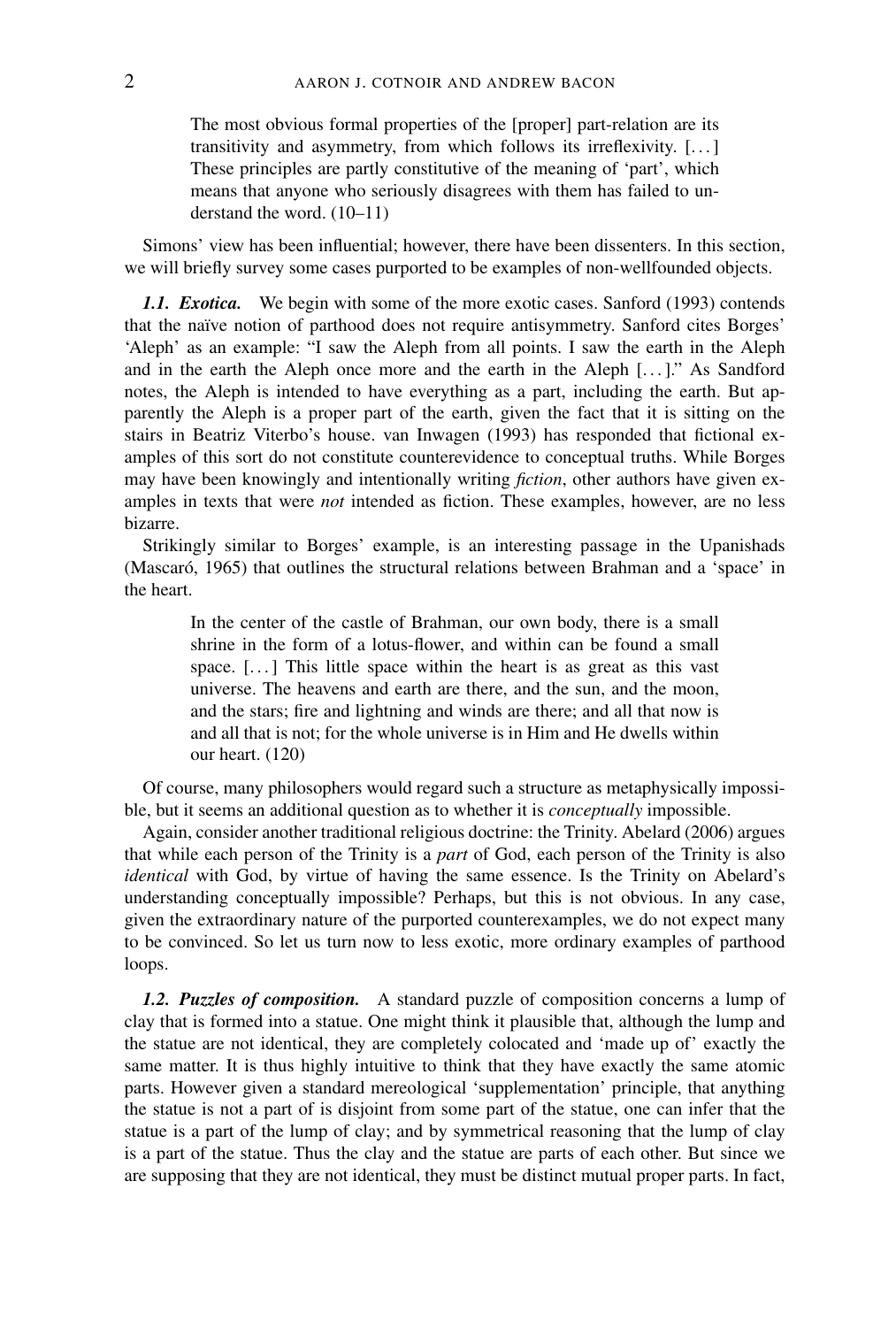philosophers have defended similar positions.<sup>2</sup> Judith Thomson suggests that the statue is *constituted* by the clay, and that constitution requires mutual parthood: "*x* constitutes *y* at *t* only if *x* is part of *y* at *t* and *y* is part of *x* at *t*" (Thomson, 1998, p. 155). But constitution, Thomson thinks, does not imply identity.<sup>3</sup>

Another classical puzzle of composition concerns Tibbles the cat.<sup>4</sup> Tibbles is a cat who has a tail at some time  $t_1$  and loses it at  $t_2$ . Call Tibbles' tail 'Tail'; and call the part of Tibbles without his tail 'Tib'.

Tib is smaller than Tibbles so they are not identical. But what if we now amputate the cat's tail? Tibbles and Tib will now coincide. If Tibbles is still a cat, it is hard to see by what criterion one could deny that Tib is a cat. [. . . ] But there is just one cat on the mat. So [Tibbles and Tib] cannot be distinct cats. They must be the same cat. (Noonan, 2009)

The literature is filled with many different responses to this puzzle.<sup>5</sup> Given that Tibbles and Tib have the same proper parts after the amputation it is very natural to infer that they are mutual parts.<sup>6</sup> Tib might be a proper part of Tibbles before the amputation, but Tibbles and Tib are mutual parts afterwards.

If a non-wellfounded mereology was formally viable, then there are other unexplored responses. One could hold that Tib is a proper part of Tibbles and also that Tib is identical to Tibbles even before amputation. Indeed, Abelard (2006) appeared to have held such a view.7

[W]hen a hand has been cut off, that which then stays a human was also staying a human before the amputation, although it was hidden as a part in the human who was the whole. [. . . ] Therefore, although before all amputations there were many parts in one human each of which was human, still there were not for this reason many humans. [...] For the humans here have the same essence. (302)

There may be drawbacks to such approaches; however, these considerations should be weighed against the drawbacks of competing theories.<sup>8</sup>

*1.3. Mereology & time travel.* There is a growing literature surrounding the topic of mereology and time travel.<sup>9</sup> Time travel scenarios have been proposed as counterexamples to certain mereological principles, many of which imply that proper parthood is nonwellfounded.

<sup>2</sup> See Cotnoir (2010) for a wellfounded explanation of mutual parthood.

<sup>3</sup> See Thomson (1983, p. 208 and p. 219, footnote 12).

<sup>4</sup> Originally due to Geach (1962); see also Wiggins (1968).

<sup>5</sup> For a good selection, see Rea's (1997) collection.

<sup>6</sup> Here one must also appeal to the principle 'Strong Supplementation'—see NWS4 in §3.

 $<sup>7</sup>$  This view is exactly analogous to his views on the Trinity; indeed, his views on both occur in the</sup> same passage.

<sup>8</sup> For example, see Eagle (2010), (especially §3), for suggestions of general ways in which the apparently distinguishing characteristics of Tib and Tibbles may be explained away.

 $9 \text{ At the time of writing, the literature includes Gilmore's (2007) argument against perdurantism, }$ Eagle's (2010) response, and Gilmore's (2010) reply. Independently, Effingham & Robson (2007) have used similar cases to argue against endurantism, Smith's (2009) response, and Effingham's (2010) reply.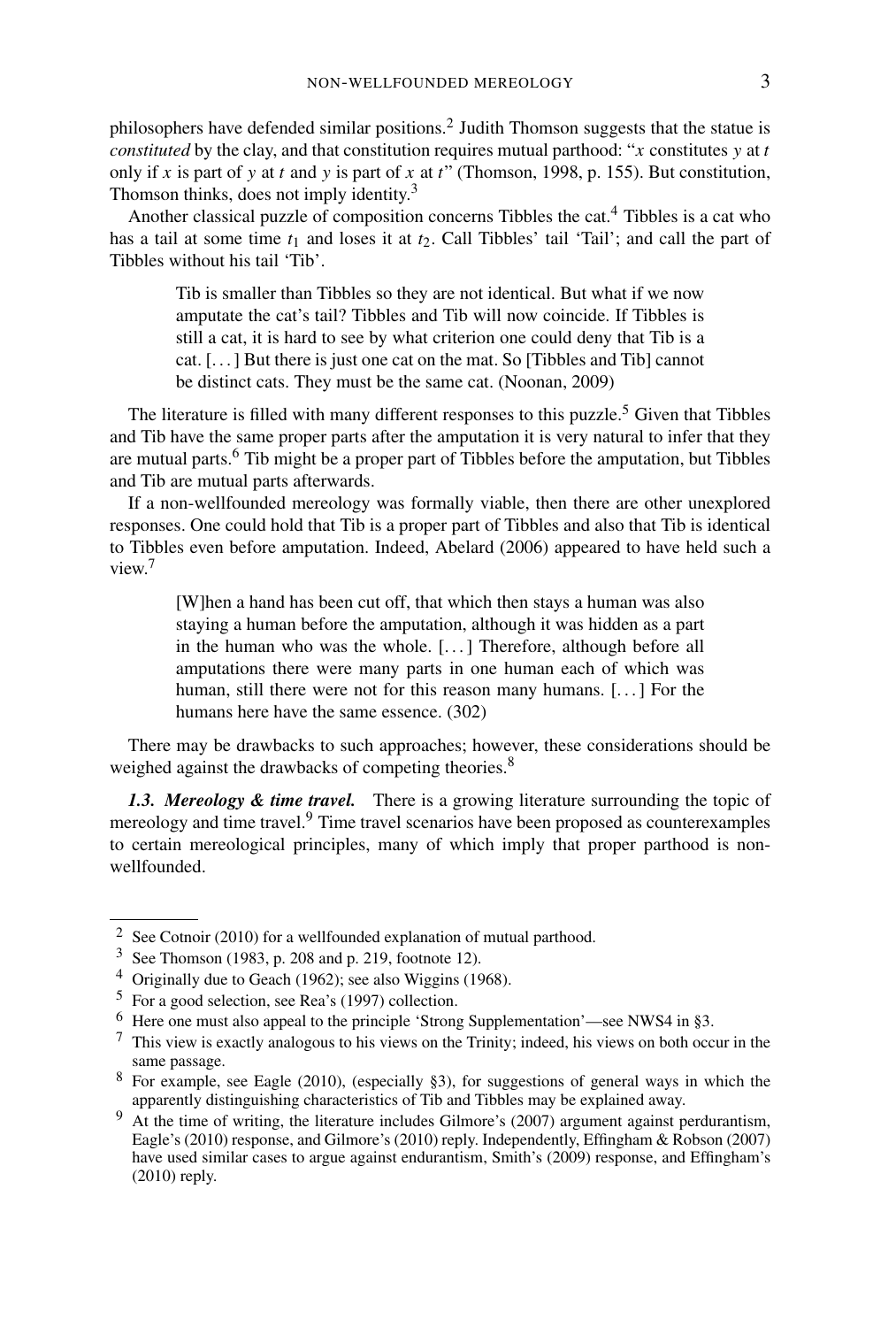For instance, consider Effingham (2010):

Imagine a cube, with each side measuring 10m, made of a homogeneous substance. Not only do we take it back to a time that it previously existed at, but we use a shrinking machine and miniaturize by a factor of 100. We then remove a cube-shaped portion, with edges measuring 10cm, from the earlier, larger version of the cube and replace that portion with the miniaturized future version (which now fits perfectly). The cube is now a proper part of itself at that time.

Although it is not obvious how such uses of 'proper part' are to be interpreted (as will be discussed in §2), if such time travel stories are to be accepted as legitimate metaphysical possibilities, then one would assume a non-wellfounded mereology is required to model them.

*1.4. Other examples.* There are other examples of non-wellfounded relations bearing similarities to the parthood relation in the literature. For instance, Kearns (2011) argues that Russellian propositions have mereological parts and that such a mereology must thus be non-wellfounded to account for propositions like the following:

### *P* is abstract.

Here  *is the proposition expressed by the above sentence (assuming a proposition is* expressed). Indeed, the existence of such propositions is a central component to the solution of the liar paradox defended by Barwise & Etchemendy (1987). It should be noted that this potential application appears to rely on a presupposed relationship between the constituents of a proposition and the parts of a proposition. We have reservations about the similarities between these notions, and so are unsure that the non-wellfounded mereology advanced below has application here.<sup>10</sup>

Another example can be drawn from the metaphysics of sets. Lewis (1991) has argued that sets themselves may have nontrivial mereological properties. Although not the Lewisian view, if a set's members are among its parts, then one must countenance a nonwellfounded mereology to account for the mereological properties of non-wellfounded sets. Varzi (2006) suggests this application, and concludes,

> In view of certain developments in non-wellfounded set theory [. . . ], one might indeed suggest building mereology on the basis of an equally less restrictive notion of parthood that allows for closed loops. This is particularly significant in view of the possibility of reformulating set theory itself in mereological terms [. . . ]. Thus, in this case there is legitimate concern that one of the obvious meaning postulates for 'part' is in fact too restrictive. At present, however, no systematic study of nonwellfounded mereology has been put forward in the literature.

The relationship between set membership and parthood Varzi is suggesting is controversial. However, before we can even begin a systematic investigation of these issues we need to develop a theory of parthood that allows for non-wellfoundedness. But given that

<sup>&</sup>lt;sup>10</sup> In fact, the authors have conflicting opinions. One of us (Bacon) believes the relation that holds between a Russellian proposition and its constituents is *not* parthood, and hence rejects that the application can be made. The other (Cotnoir) has no settled view, and leaves the possibility of application open.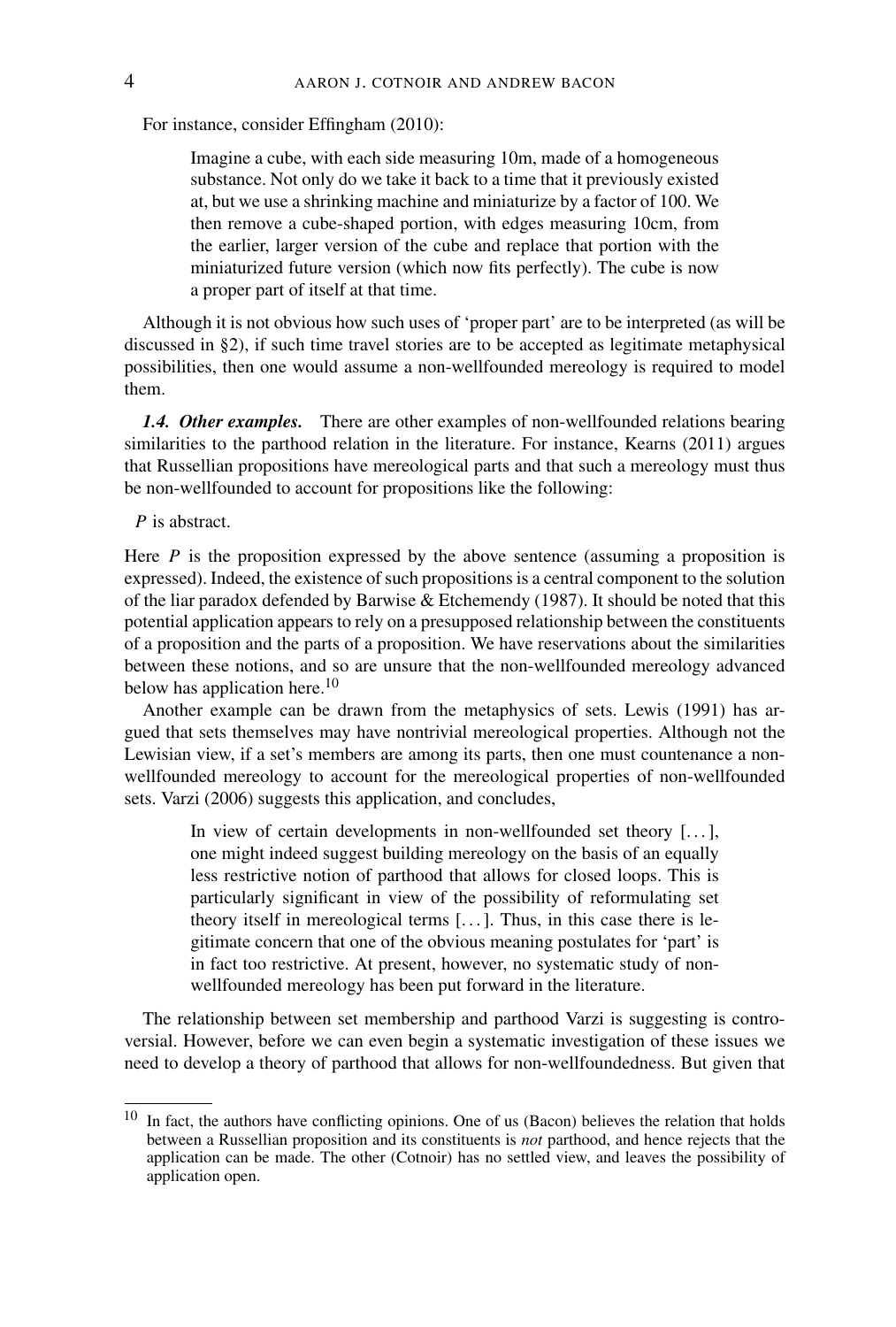no study of non-wellfounded mereology has been undertaken, this paper is an attempt to fill that gap. So, we move from potential applications of the theory to the theory itself.

**§2. Primitives and definitions.** What we want, then, is a mereology of objects that may be proper parts of each other, and objects that may be proper parts of themselves. According to classical mereology, parthood is taken to be primitive and is a partial order.

**MA1** *Reflexivity:*  $x < x$ **MA2** *Antisymmetry:*  $(x \leq y \land y \leq x) \rightarrow x = y$ **MA3** *Transitivity:*  $(x \leq y \land y \leq z) \rightarrow x \leq z$ 

We then go on to define proper parthood in one of two ways:

**PP1**  $x < y := (x \le y) \land (x \ne y)$ **PP2**  $x < y := (x \le y) \land (y \nle x)$ .

These axioms ensure that proper parthood does not allow for proper parthood loops. More specifically, assuming MA2, PP1 and PP2 are equivalent. But PP1 rules out any cases where  $x < x$ . And PP2 rules out any cases where  $x < y$  and  $y < x$ . In effect, proper parthood is a *strict* order, with no parthood loops.

One option is simply to reject the *antisymmetry* axiom (MA2), and stipulate that parthood is merely a *preorder*.<sup>11</sup> So, PP1 and PP2 are no longer logically equivalent. In fact, in the absence of antisymmetry, it is consistent with PP1 for there to be cases where  $x < y$ and  $y < x$ . However, PP1 still rules out cases where  $x < x$  by definition. The relation defined by PP1 is thus nontransitive. On the other hand, PP2 rules out both cases where  $x < x$  and cases where  $x < y$  and  $y < x$ . If we want to model both cases, we need different axioms and definitions.

One easy way to construct a non-wellfounded mereology of the desired sort would be to start with a primitive proper parthood relation < and require only that it be transitive.

**NWA1** *Transitivity:*  $(x < y \land y < z) \rightarrow x < z$ .

NWA1 allows for proper parthood loops in both of the desired ways: we will have cases where  $x < x$  and cases where  $x < y$  while  $y < x$ . We can then introduce definitions of overlap and parthood in the usual fashion

**P** *x* ≤ *y* := *x* < *y* ∨ *x* = *y* **O** *x* ◦ *y* := ∃*z*(*z* ≤ *x* ∧ *z* ≤ *y*)

Parthood according to P is reflexive. Moreover,  $\leq$  inherits transitivity from the transitivity of  $\lt$  and  $=$ . However, we shall see that  $\leq$  is not in general antisymmetric.

One might wonder what conditions suffice for two composite objects to be identical. Here are some natural candidates:

*x* ≤ *y* ∧ *y* ≤ *x* ∀*z*(*z* < *x* ↔ *z* < *y*)  $∀z(z \circ x \leftrightarrow z \circ y)$ 

In classical mereology, each of these conditions suffice for the identity of *x* and *y*. These conditions correspond to three so-called *extensionality* principles.

<sup>&</sup>lt;sup>11</sup> This is the strategy employed in Cotnoir (2010).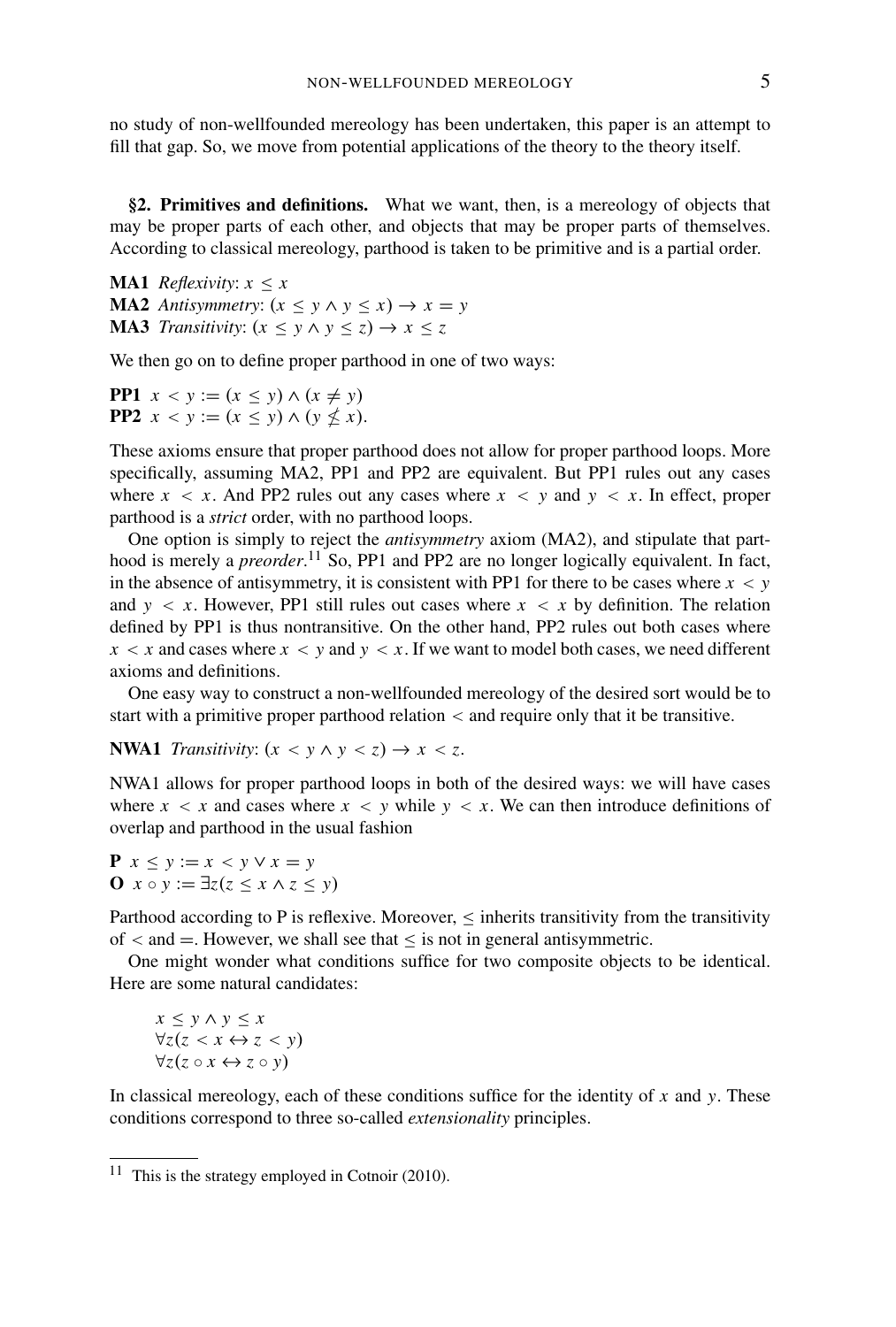**EP** *Extensionality of Parts:*  $(x \le y \land y \le x) \rightarrow x = y$ **EPP** *Extensionality of Proper Parts*:  $(Co(x) \vee Co(y)) \rightarrow (\forall z(z \leq x \leftrightarrow z \leq y) \rightarrow x = y)$ **EO** *Extensionality of Overlap*:  $\forall z (z \circ x \leftrightarrow z \circ y) \rightarrow x = y$ 

Notice that EP is just the antisymmetry principle  $(MA2)$ . In EPP, we say an object *x* is *composite* if it has a proper part; this is expressed via a predicate  $Co(x) := \exists y (y < x)$ . The reason we require that EPP be restricted only to composite objects is to allow for more than one atom.<sup>12</sup> In EO, it is claimed that any two objects with the same overlappers are identical.

Given the transitivity of  $\lt$  and the presence of distinct mutual parts, we cannot consistently have any of the above extensionality principles. For EP, consider two distinct but mutual proper parts *a* and *b*. Since  $a < b, b < a$ , and  $a \neq b$ , we have  $a \leq b$  and  $b \leq a$ without *a* and *b* being identical. Thus  $\leq$  is not antisymmetric; EP fails. For EPP and EO, consider *a* and *b* again. By transitivity (NWA1), we have  $a < a$  and  $b < b$ . Moreover, transitivity guarantees that any proper part of *a* is a proper part of *b*, and vice versa.



This means that no matter what proper parts *a* and *b* have, mutual parthood and transitivity force every part of one to be part of the other. But since *a* and *b* have proper parts, they are not atoms; hence, by EPP,  $a = b$ . But this contradicts our supposition that  $a \neq b$ . By similar reasoning one can see that  $a$  and  $b$  have the same overlappers. If we had EO, we could once again infer that  $a = b$ , contradicting the supposition that *a* and *b* are distinct but mutual parts. In effect, transitivity plus extensionality rules out parthood loops.

**§3. Axioms for non-wellfounded mereology.** In this section, we will explore various supplementation principles and fusion principles for non-wellfounded mereology. We argue that fusions are best understood in one of two ways depending on which supplementation axiom is accepted. In neither case are fusions unique.

**3.1. Decomposition.** Supplementation principles in mereology are designed to satisfy the intuition that if an object has one proper part, it must have another. Simons (1987) considers a number of such principles, as does Varzi (2006); so, we will follow their lead.

First, consider the straightforward intuition:

**NWS1** *Weak Company:*  $x < y \rightarrow \exists z (z < y \land z \neq x)$ .

NWS1 states that if an object has a proper part, then it has another distinct proper part. This supplementation principle, of course rules out any object *a* such that *a* < *a* and *a* has no other proper parts.

# $\bigcap a$

But this is arguably the most basic case of a non-wellfounded object (sometimes called a 'Quine atom').<sup>13</sup> And so NWS1 will not do.

<sup>12</sup> The same restriction is required on the extensionality principle in set theory with *urelements*.

<sup>13</sup> This name is presumably from the characterization of 'individuals' in Quine's (1980) *New Foundations*.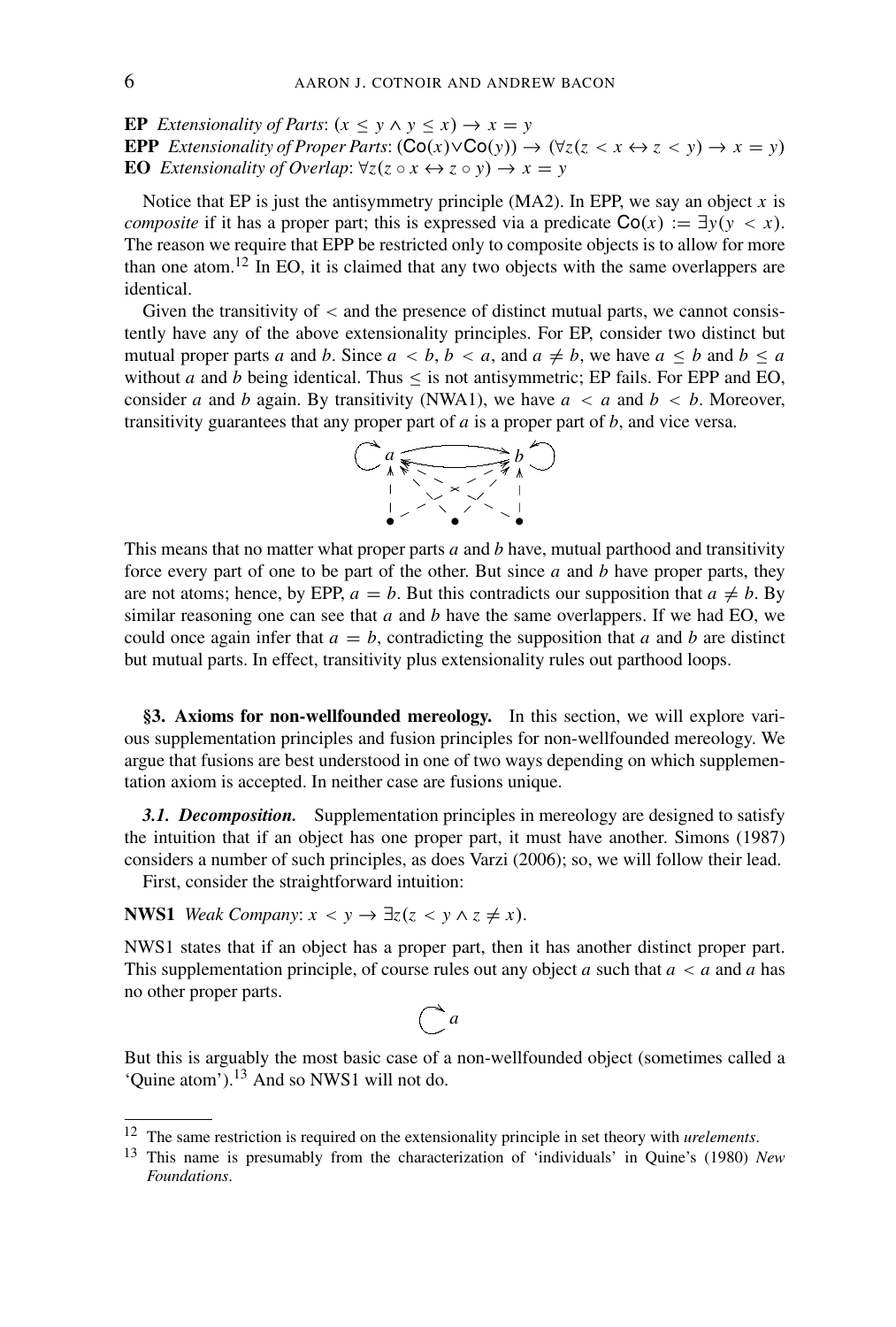Consider another candidate supplementation principle.

**NWS2** *Strong Company:*  $x < y \rightarrow \exists z (z < y \land z \nleq x)$ .

Of course, NWS2 is strictly stronger than NWS1, and so inherits all its problems (such as ruling out the Quine atom.) But it is worth seeing that NWS2 rules out all cases of mutual parthood. For if  $a < b$  and  $b < a$ , then by transitivity, we have it that  $a < a$  and  $b < b$ . Moreover, any *z* that is part of *a* will be part of *b*, and vice versa. But then there can be no part of *a* that is not a part of *b*; there can be no witness for *z* in NWS2. Thus all models like the one below are ruled out.



But this, like extensionality, ruins the whole motive for non-wellfounded parthood.

Most mereologists have accepted the next principle;<sup>14</sup> some have gone so far as to claim that it is constitutive of the concept of parthood.<sup>15</sup>

**NWS3** *Weak Supplementation:*  $x < y \rightarrow \exists z (z \leq y \land \neg z \circ x)$ .

But NWS3 is also inconsistent with any proper parthood relation that is not irreflexive and asymmetric. Unlike NWS1, NWS3 rules out any reflexive proper parthood structure at all, even if that object has other proper parts. Assume  $a < a$ . Assume also that there are *b* and *c* s.t.  $b < a$  and  $c < a$ .



There is still no  $z \le a$  such that  $\neg z \circ a$ , simply by definition.

There is, however, a principle which is seemingly stronger than NWS3 which is consistent with non-wellfoundedness in this setting.

**NWS4** *Strong Supplementation:*  $y \nleq x \rightarrow \exists z (z \leq y \land \neg z \circ x)$ .

Given MA1–MA3 and PP1 or PP2, NWS4 implies NWS3. However, that proof relies on the antisymmetry of  $\leq$ , which fails here. Notice, the antecedent in the supplementation principle is  $y \nleq x$ , which implies that  $y \nleq x$  and  $y \neq x$ . This is actually a weaker constraint than *x* < *y*, the antecedent in NWS1–NWS3. NWS4 does *not* rule out all reflexive parts, nor does it rule out all mutual parthood structures. It does, however, rule out certain models, like the following.  $\begin{pmatrix} a' \\ a' \end{pmatrix}$ 



*b*

<sup>14</sup> For some rare exceptions, see Forrest (2002) and Smith (2009).

 $15$  See Simons (1987) and Varzi (2009).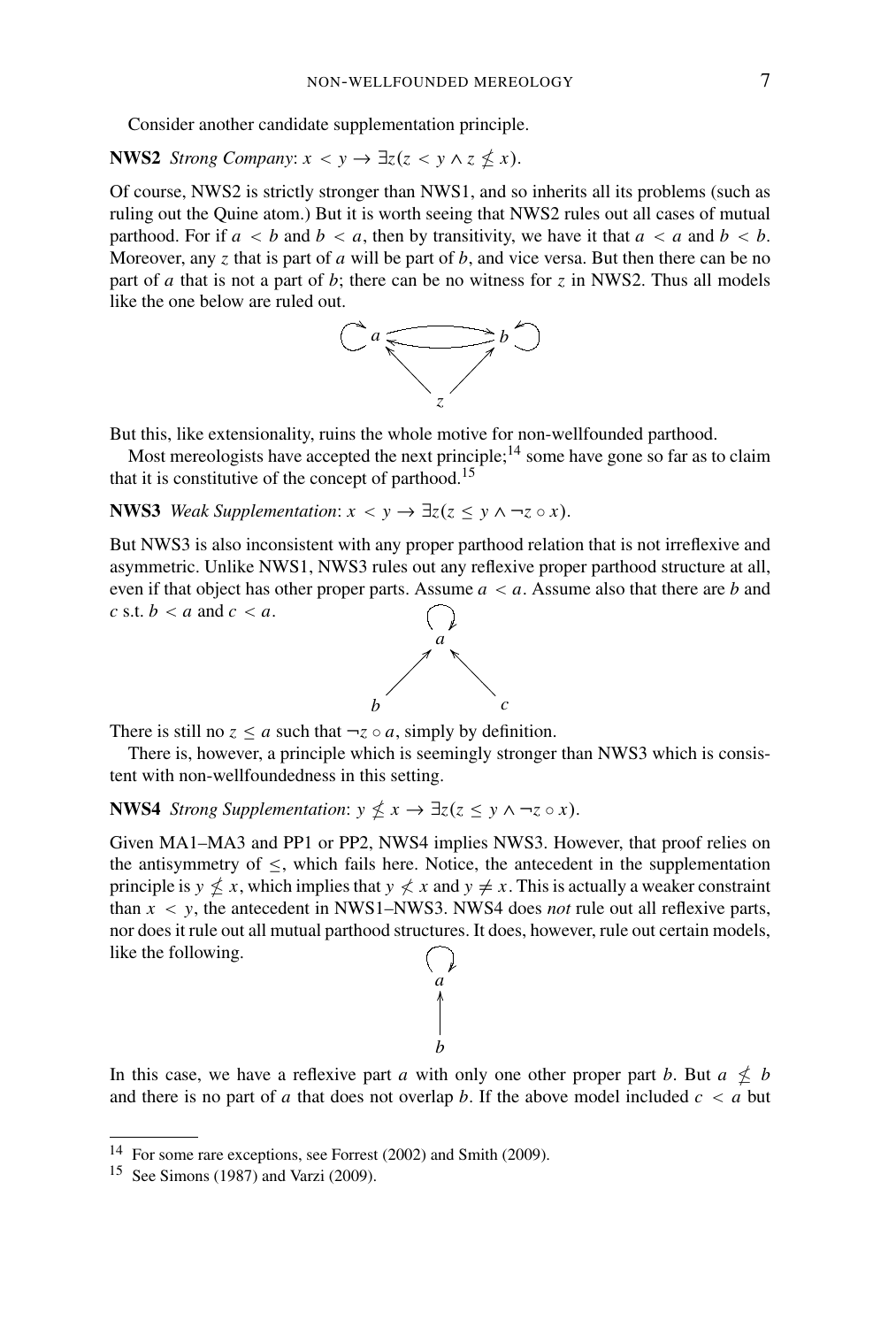$c \nless b$  and  $b \nless c$  (viz. the countermodel to NWS3), it would be a model of NWS4. In fact, this principle does seem to restrict our models to the sorts we would like, by requiring a 'remainder'.

In in the presence of antisymmetry, NWS4 implies the extensionality of overlap (EO) and proper parthood (EPP).<sup>16</sup> However, as we shall see in §4.2, in the non-wellfounded setting NWS4 does not imply *any* extensionality principles. The following nonextensional model satisfies NWS4.



Because NWS4 captures the 'remainder' intuition while still being consistent with nonwellfounded objects like Quine atoms and mutual proper parts, there is good *prima facie* reason to accept it as an axiom. It may seem a bit surprising that the axiom that guarantees extensionality in the classical setting is consistent with nonextensional non-wellfounded mereology. However, that guarantee relies crucially on the antisymmetry of  $\leq$ , which fails here.

There is another candidate for supplementation that is worth considering.

**NWS5** *Complementation*:  $y \nleq x \rightarrow \exists z \forall w (w \leq z \leftrightarrow (w \leq y \land \neg w \circ x))$ .

This principle is a lot like NWS4, with the exception that instead of stipulating the existence of some non-*x*-overlapping remainder of *y*, it stipulates the existence of a remainder of *y* that consists of (or is composed of) *all and only* the parts of *y* disjoint from *x*. Built in to NWS5 is a principle regarding *composition*. Consider the following example:



In this case, *a* and *b* are mutual parts who share *c*, *d*, *e* as proper parts. The question here is this: must *c* and *e* have an upper bound *z* which does not have *d* as a part? NWS4 does not require this, while NWS5 does. If there is no such *z*, then this model is ruled out by complementation. Varzi (2006) rightly suggests that NWS5 bleeds into principles regarding composition:

> As it turns out, the extra strength of [NWS5] is therefore best appreciated in terms of the sort of mereological aggregates that this principle would force us to accept, aggregates that are composed of two or more parts of a given whole. This suggests that any additional misgivings about [NWS5] [...] are truly misgivings about matters of composition.

Thus, we will withhold judgment on NWS5 until we examine various fusion axioms.

<sup>16</sup> Strong supplementation is generally thought to be responsible for extensionality principles in mereology. See Simons (1987, pp. 28–29), and Casati & Varzi (1999, p. 40).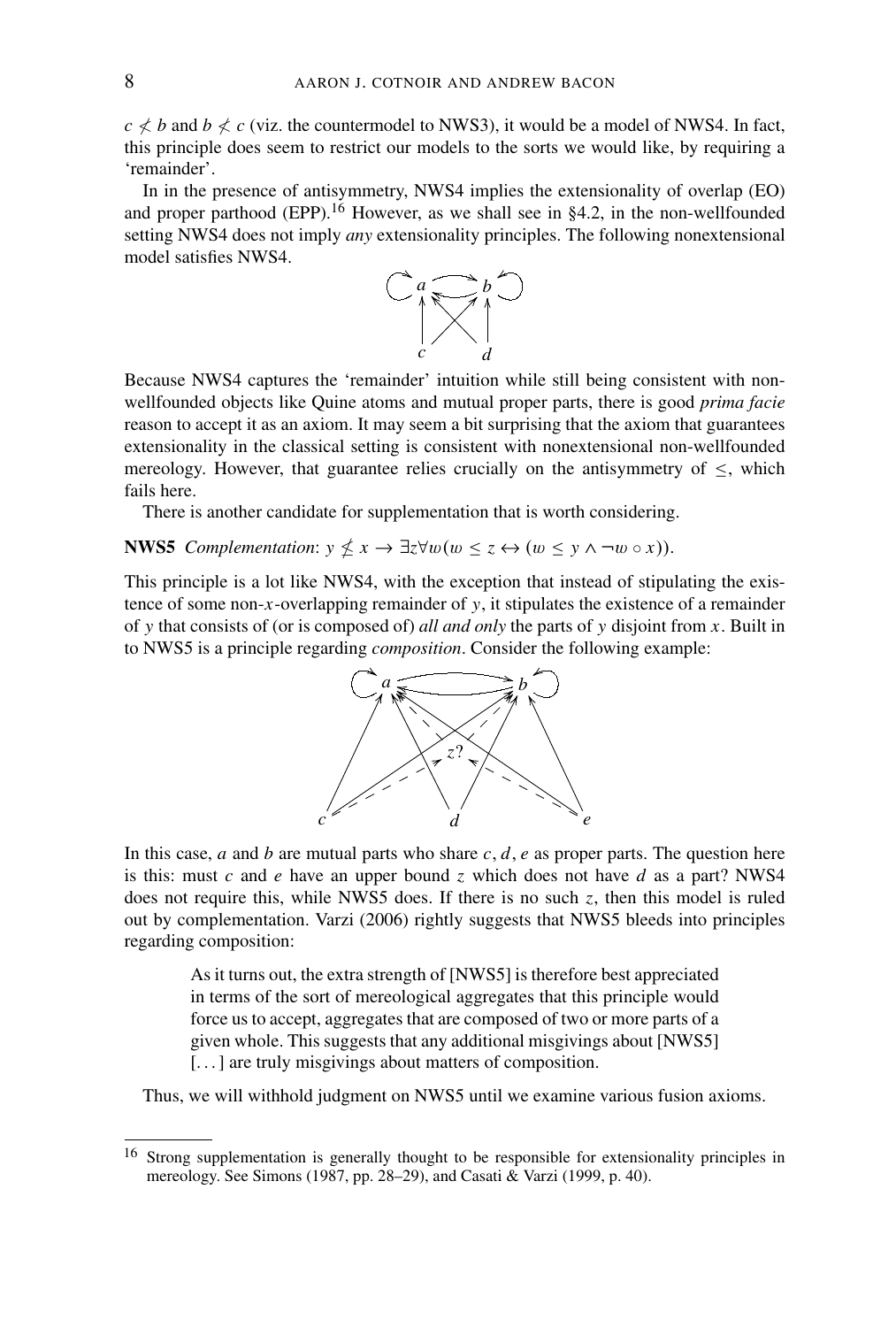*3.2. Composition.* What sort of fusions are appropriate to a non-wellfounded mereology? We begin with three candidate definitions of fusion. Here, we say that *t* is a fusion of the  $\varphi$ 's, where  $\varphi$  is any predicate without *t* free and *t* is a term.<sup>17</sup>

**F1** Fu<sub>1</sub>(*t*,  $\varphi$ ) :=  $\forall y (y \circ t \leftrightarrow \exists x (\varphi \land y \circ x))$ **F2**  $\textsf{Fu}_2(t, \varphi) := \forall x (\varphi \to x \leq t) \land \forall y (y \leq t \to \exists x (\varphi \land y \circ x))$ **F3** Fu<sub>3</sub>(*t*,  $\varphi$ ) :=  $\forall x (\varphi \rightarrow x \le t) \land \forall y \forall x ((\varphi \rightarrow x \le y) \rightarrow t \le y)$ 

F1 says that *t* is the fusion of the  $\varphi$ s when *t* overlaps exactly those things that overlap a  $\varphi$ . F2 says that *t* is the fusion of the  $\varphi$ s when any  $\varphi$  is part of *t* and any part of *t* overlaps some  $\varphi$ . F3 says that *t* is the fusion of the  $\varphi$ s when *t* has all the  $\varphi$ s as parts and *t* is part of any other *y* that has all the  $\varphi$ s as parts. NWF3 is usually thought of as defining the notion of a *least upper bound*. However, since we do not have the antisymmetry of ≤, it really only expresses the notion of *minimal upper bounds*. 18

Corresponding to each type of fusion, there are axiom schemes which assert the existence of each type of fusion for every formula  $\varphi$  without *z* free.

**NWE1**  $\exists x \varphi \rightarrow \exists z \mathsf{Fu}_1(z, \varphi)$ **NWE2**  $\exists x \varphi \rightarrow \exists z \mathsf{Fu}_2(z, \varphi)$ **NWE3**  $\exists x \varphi \rightarrow \exists z \mathsf{Fu}_3(z, \varphi)$ 

All three definitions of fusion (NWF1–NWF3) are equivalent in the context of any axiomatization that yields classical mereology. Which fusion existence axiom (NWE1–NWE3) yields classical mereology depends on the choice of other axioms. In nonclassical mereologies, the definitions of fusion are often not equivalent. In the presence of transitivity (NWA1) only, we can prove that  $\forall z (Fu_2(z, \varphi) \rightarrow Fu_1(z, \varphi))$ , but not vice versa. So, in one way, NWE2 is stronger than NWE1. The following model validates NWA1 and NWE1 but not NWE2:



Do *a* and *b* have a fusion? It might appear not. There is no object 'made up' of *a* and *b* together. However, it turns out that *a* is a fusion (in the sense defined by  $Fu_1$ ) of *a* and *b*. Let the extension of  $\varphi$  here be just  $a$  and  $b$ . Note that every object overlaps  $a$  if and only if it overlaps *b*. Hence, every object overlaps  $a$  if and only if there's some  $\varphi$  that it overlaps. Moreover, *b* is also a fusion<sub>1</sub> of *a* and *b*.<sup>19</sup> On the other hand, *a* and *b* do not have a fusion<sub>2</sub> in this model since there is nothing of which both *a* and *b* are a part, preventing the first conjunct of NWF2 being satisfied.

It should be noted, however, that in the presence of strong supplementation (NWS4) and transitivity (NWA1) these two notions of fusion are equivalent. Firstly, we note that the principle  $\forall z(z \circ y \to z \circ x) \to y \leq x$  is a straightforward consequence of NWS4. Suppose, now, that *x* is a fusion<sub>1</sub> of the  $\varphi$ s so that (\*):  $\forall y(x \circ y \leftrightarrow \exists z(\varphi(z) \land z \circ y))$ . We then

<sup>&</sup>lt;sup>17</sup> These definitions of fusions largely follow those discussed in Hovda (2009), where there he calls them 'Type-1', 'Type-2', and 'Mub', respectively. They also correspond to the definitions of fusion in Varzi (2006), where he calls their corresponding existence axioms 'Strong Sum', 'Strong Sum*b*', and 'Strong Sum*a*', respectively.

<sup>18</sup> See Hovda (2009, §1.3.1).

<sup>&</sup>lt;sup>19</sup> This point was first made in Hovda  $(2009)$ .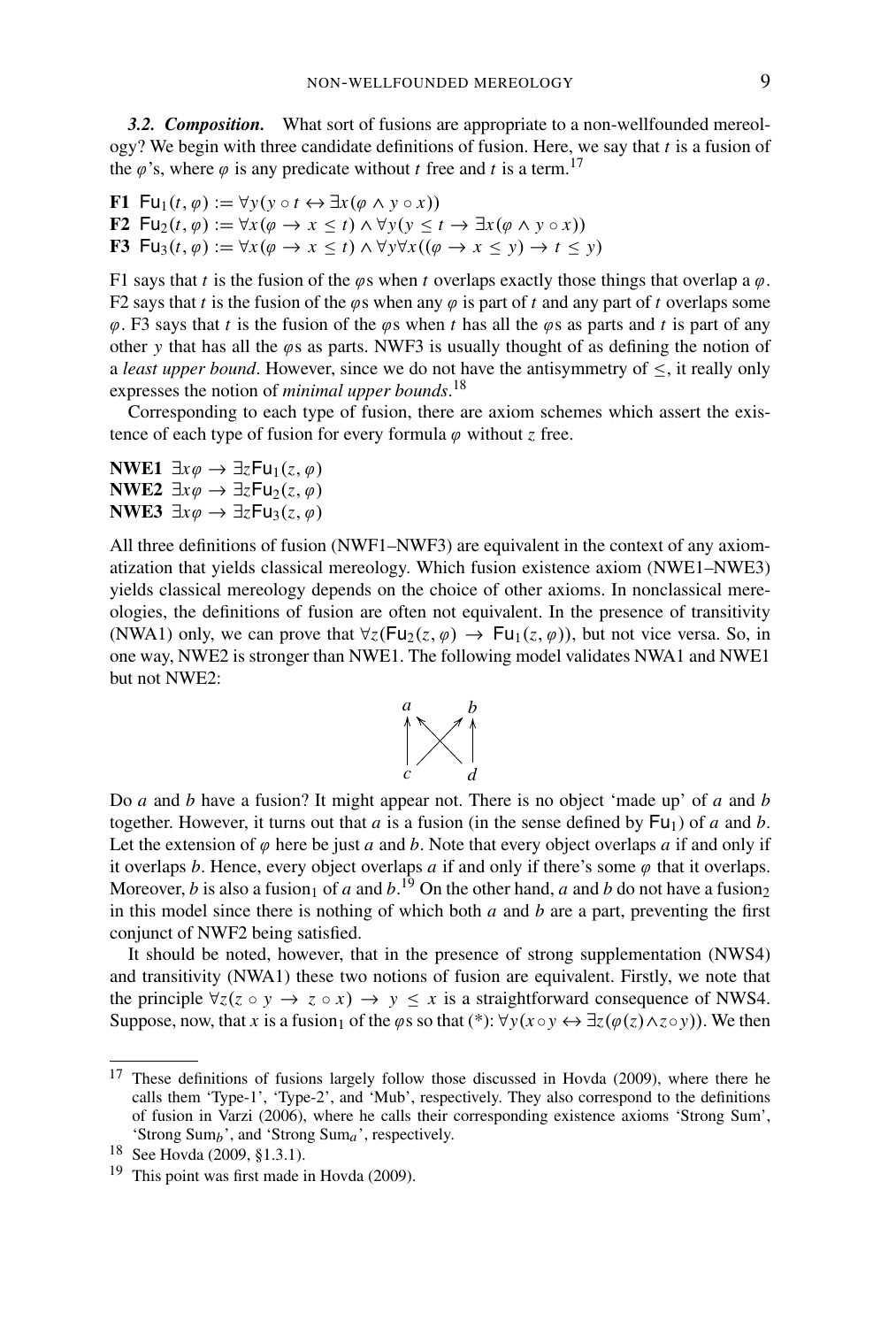want to show *x* is a fusion<sub>2</sub> of the  $\varphi$ s—that is, we want to show (1) that  $\forall y(\varphi(y) \rightarrow y \leq x)$ and (2) that  $y \le x \to \exists z (\varphi(z) \land z \circ y)$ . (2) is immediate from (\*). For (1) suppose that  $\varphi(y)$  and let  $z \circ y$ . Since *z* overlaps a  $\varphi$  it follows, by (\*), that *z* overlaps x,  $z \circ x$ . By the principle  $\forall z(z \circ y \to z \circ x) \to y \leq x$ , we have shown that  $y \leq x$  as required for (1).

Consider also the model ruled out by complementation NWS5:



According to Fu2, neither *a* nor *b* count as a fusion of *c* and *e*. And this model will be ruled out by NWE2, since there is no fusion for *c* and *e*. Intuitively, it *does* seem as though the model is missing something. It appears that you can simply fuse together  $c$  and  $e$  to get all of *a* (or *b* for that matter) including *d*, even though neither *c* nor *e* overlap with *d*. And that seems to be problematic with our intuitive notion of mereological sum.

This is precisely the reason that minimal upper bounds, as defined by  $Fu_3$ , are problematic.<sup>20</sup> For according to  $Fu_3$ , *a* (and for that matter *b*) *does* count as a fusion of *c* and *e*, even though *a* has a completely unrelated part, *d*. There are some who are attracted to this notion of fusion.21 However, Varzi (2009) argues against such a notion of fusion:

All this is hard to swallow. No matter how exactly one defines the word, surely a fusion is supposed to be *entirely* composed of the things it fuses.

We think that Varzi is right, but that this criticism only applies in contexts where complementation (NWS5) fails. Recall that the complementation axiom rules out such models and requires the existence of an upper bound of *c* and *e* that does not have *d* as a part. So, there is reason to think that NWE3 is an adequate fusion axiom scheme only when paired with NWS5.

As mentioned above, Fu<sub>3</sub> is usually associated with *least* upper bounds, a standard algebraic notion of fusion. However, without antisymmetry, we do not have *least* upper bounds because we do not, in general, have the uniqueness of fusions. In fact, on neither F1, F2, nor F3 do we have the uniqueness of fusions.

**UF1** (Fu<sub>1</sub>(*x*,  $\varphi$ )  $\land$  Fu<sub>1</sub>(*y*,  $\varphi$ ))  $\rightarrow$  (*x* = *y*) UF2 (Fu<sub>2</sub>(*x*,  $\varphi$ )  $\land$  Fu<sub>2</sub>(*y*,  $\varphi$ ))  $\rightarrow$  (*x* = *y*) **UF3** (Fu<sub>3</sub>(*x*,  $\varphi$ )  $\land$  Fu<sub>3</sub>(*y*,  $\varphi$ ))  $\rightarrow$  (*x* = *y*)

For example, consider the pair of mutual parts *a* and *b*, neither of which have any other proper parts.

 $Ca \longrightarrow b$ 

Let the extension of  $\varphi$  be  $\{a, b\}$ . Then for each  $i = 1, 2, 3$  we have both  $\text{Fu}_i(a, \varphi)$  and  $Fu_i(b, \varphi)$ . Adding further elements to the model containing *a* and *b* as parts would only introduce *more* fusions if anything. It seems clear that in the presence of non-wellfoundedness like that above none of the fusions considered can be unique.

<sup>20</sup> See Varzi (2009).

<sup>21</sup> See Hovda (2009), Sharvey (1983), and Link (1983).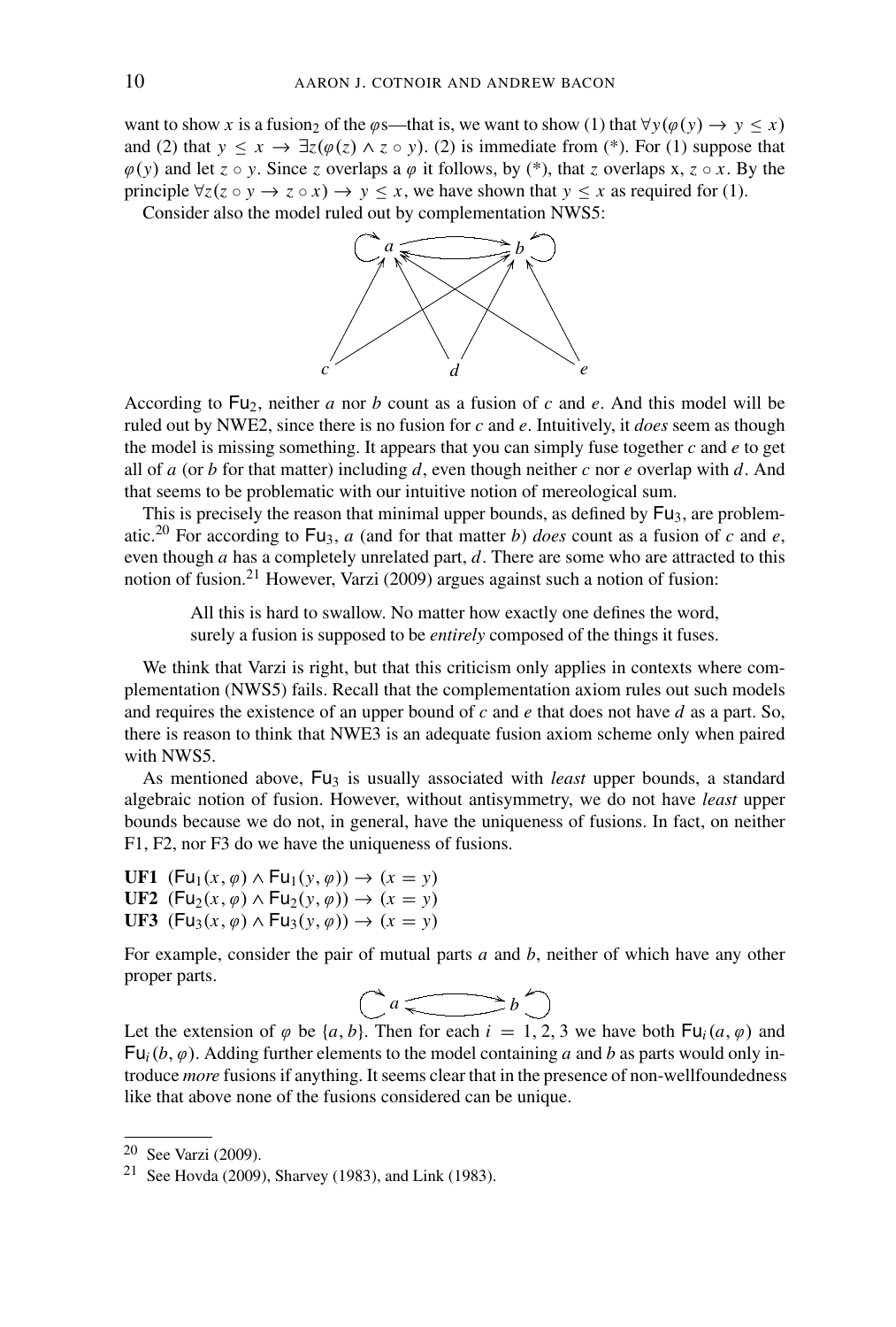So, there are two options that best axiomatize non-wellfounded mereology.

**P**  $x \le y := x \le y \vee x = y$ **O** *x* ◦ *y* := ∃*z*(*z* ≤ *x* ∧ *z* ≤ *y*) **F1** Fu<sub>1</sub>(*t*,  $\varphi$ ) :=  $\forall y (y \circ t \leftrightarrow \exists x (\varphi \land y \circ x))$ **NWA1**  $(x < y \land y < z) \rightarrow x < z$ **NWS4**  $y \nleq x \rightarrow \exists z (z \leq y \land \neg z \circ x)$ **NWE1**  $\exists x \varphi \rightarrow \exists z \mathsf{Fu}_1(z, \varphi)$ 

NWA1 + NWS4 + NWE1 is an axiomatization of non-wellfounded mereology. Note that in the presence of strong supplementation the notions of a fusion<sub>1</sub> and a fusion<sub>2</sub> amount to the same thing, so NWE2 is derivable in this system. Alternatively:

**P**  $x \le y := x \le y \vee x = y$ **O** *x* ◦ *y* := ∃*z*(*z* ≤ *x* ∧ *z* ≤ *y*) **F3** Fu<sub>3</sub>(*t*,  $\varphi$ ) := ∀*x*( $\varphi$  → *x* ≤ *t*) ∧ ∀*y*(∀*x*( $\varphi$  → *x* ≤ *y*) → *t* ≤ *y*) **NWA1**  $(x < y \land y < z) \rightarrow x < z$ **NWS5**  $y \nleq x \rightarrow \exists z \forall w (w \leq z \leftrightarrow (w \leq y \land \neg w \circ x))$ **NWE3**  $\exists x \varphi \rightarrow \exists z \mathsf{Fu}_3(z, \varphi)$ 

NWA1 + NWS5 + NWE3 is an axiomatization of non-wellfounded mereology;<sup>22</sup> in fact, the two axiomatizations result in the *same* non-wellfounded mereology.<sup>23</sup>

**§4. Classical and non-wellfounded mereology.** We now turn to a comparison between classical and non-wellfounded mereology. Given the failure of many of the classical supplementation, extensionality, and fusion uniqueness principles one might be led into thinking that there is little if any parallel to be drawn between the system we discussed in the previous section and classical extensional mereology. In §4.1, we show the connection is quite simple: one needs only to drop the asymmetry of proper parthood from a standard axiomatization of classical mereology. In §4.2, we examine exactly how much extensionality non-wellfounded mereology contains.

*4.1. Classical mereology.* Classical mereology is usually axiomatized with a primitive improper parthood relation. Perhaps the most common axiomatization has ≤ as a partial order, strong supplementation, and the existence of fusion<sub>1</sub>s, all stated using the primitive ≤ and with overlap defined by O.

**MA1**  $x < x$ **MA2**  $(x \leq y \land y \leq x) \rightarrow x = y$ **MA3**  $(x \leq y \land y \leq z) \rightarrow x \leq z$ **NWS4**  $y \nleq x \rightarrow \exists z (z \leq y \land \neg z \circ x)$ **NWE1**  $\exists z \varphi \rightarrow \exists x \forall y (x \circ y \leftrightarrow \exists z (\varphi \land y \circ z))$ 

With only a minor change we can formulate classical mereology with a primitive proper parthood relation instead:

**NWA1**  $(x < y \land y < z) \rightarrow x < z$ **NWA2**  $x < y \rightarrow y \nless x$ 

<sup>22</sup> Relatedly, see the wellfounded but nonextensional mereology axiomatized in Cotnoir (2010); it has identical axioms but a different primitive and altered definitions.

<sup>23</sup> Thanks to Paul Hovda for discussion.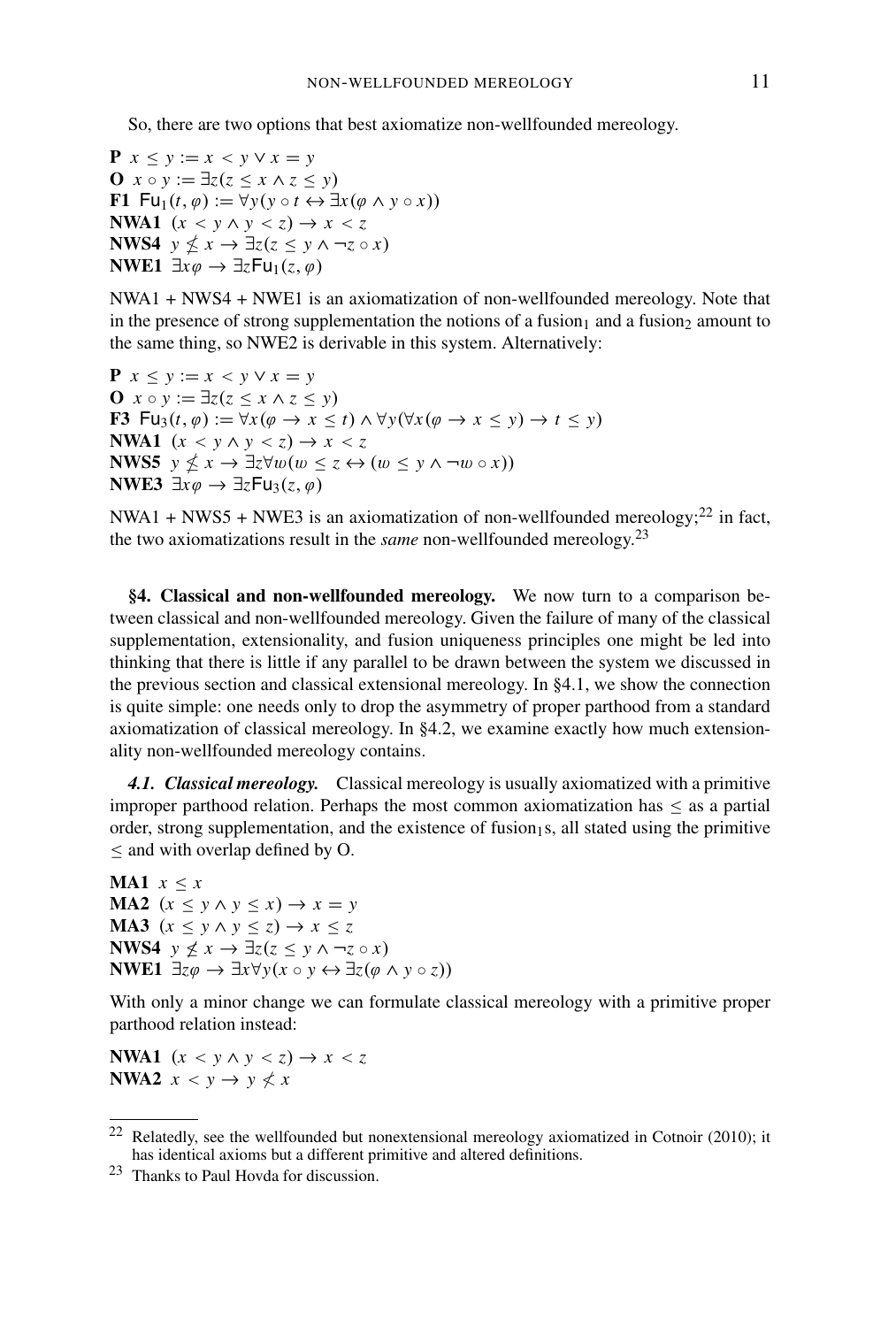**NWS4**  $y \nleq x \rightarrow \exists z (z \leq y \land \neg z \circ x)$ **NWE1**  $\exists z \varphi \rightarrow \exists x \forall y (x \circ y \leftrightarrow \exists z (\varphi \land y \circ z))$ 

Here again  $\leq$  and  $\circ$  are defined according to P and O. NWA1 and NWA2 are the axioms for a strict partial order and and MA1–MA3 are axioms for a weak partial order. Other than that, the systems are identical modulo definitions. It is well-known that every strict partial order determines a weak partial order and vice versa. So, NWA1 + NWA2 + NWS4 + NWE1 is equivalent to classical mereology.

The only principle that obviously rules out non-wellfoundedness is the asymmetry principle NWA2. NWA2 obviously rules out cases of mutual parthood between distinct objects. But it also rules out cases of self-parthood (e.g., the Quine atom), since an instance of NWA2 is  $a < a \rightarrow a \nless a$ , and therefore  $a \nless a$ . Dropping NWA2 leaves us with precisely the non-wellfounded mereology discussed in §3.

*4.2. Extensionality.* Recall that one of the primary points of contrast between classical and non-wellfounded mereology is that one does not seem to have any form of extensionality in non-wellfounded mereology. In particular, one cannot maintain the following extensionality principles:

**EP**  $(x < y \land y < x) \rightarrow x = y$ **EO**  $\forall z (z \circ x \leftrightarrow z \circ y) \rightarrow x = y$ **EPP**  $(Co(x) \vee Co(y)) \rightarrow (\forall z(z < x \leftrightarrow z < y) \rightarrow x = y)$ 

The failure of antisymmetry (EP) is hardly surprising. Indeed, one promising application of non-wellfounded mereology is to model exactly the kind of phenomena that EO rules out. For example, the paradoxes of material constitution have lead people to reject EO and EPP on independent grounds.<sup>24</sup> It is perhaps surprising, however, that the other cases of non-wellfoundedness discussed in §1 would require giving up EO and EPP as well.

On the other hand, it can be seen that all the failures of extensionality stem from failures of EP.<sup>25</sup> Indeed, classical extensional mereology can prove the following extensionality principles without the use of NWA2:

EO\*  $\forall z (z \circ x \leftrightarrow z \circ y) \rightarrow (x \leq y \land y \leq x)$ **EPP\***  $(Co(x) \vee Co(y)) \rightarrow (\forall z(z < x \leftrightarrow z < y) \rightarrow (x \leq y \land y \leq x))$ 

According to these weakened extensionality principles, any two (composite) objects with the same overlappers or proper parts are mutual improper parts. Then, in classical mereology, we reason by antisymmetry (EP) to conclude that any such objects are identical. It is only this last step that is not allowed in non-wellfounded mereology.

Similarly we may also obtain weakened versions of fusion uniqueness:

 $UF1*$   $(Fu_1(x, \varphi) \wedge Fu_1(y, \varphi)) \rightarrow (y \leq x \wedge x \leq y)$  $\mathbf{U} \mathbf{F2}^*$  (Fu<sub>2</sub>(*x*,  $\varphi$ )  $\wedge$  Fu<sub>2</sub>(*y*,  $\varphi$ ))  $\rightarrow$  (*y*  $\leq$  *x*  $\wedge$  *x*  $\leq$  *y*) **UF3\***  $(Fu_3(x, \varphi) \wedge Fu_3(y, \varphi)) \rightarrow (y \leq x \wedge x \leq y)$ 

As before we may prove each of UF1\*–UF3\* in classical extensional mereology without the use of NWA2. It is only because we cannot infer identity from mutual parthood that we cannot get the full strength of uniqueness.

<sup>24</sup> See for example, Hawthorne (2006), and papers in Rea (1997).

<sup>25</sup> See also Cotnoir (2010) for further discussion of the connection between antisymmetry and extensionality.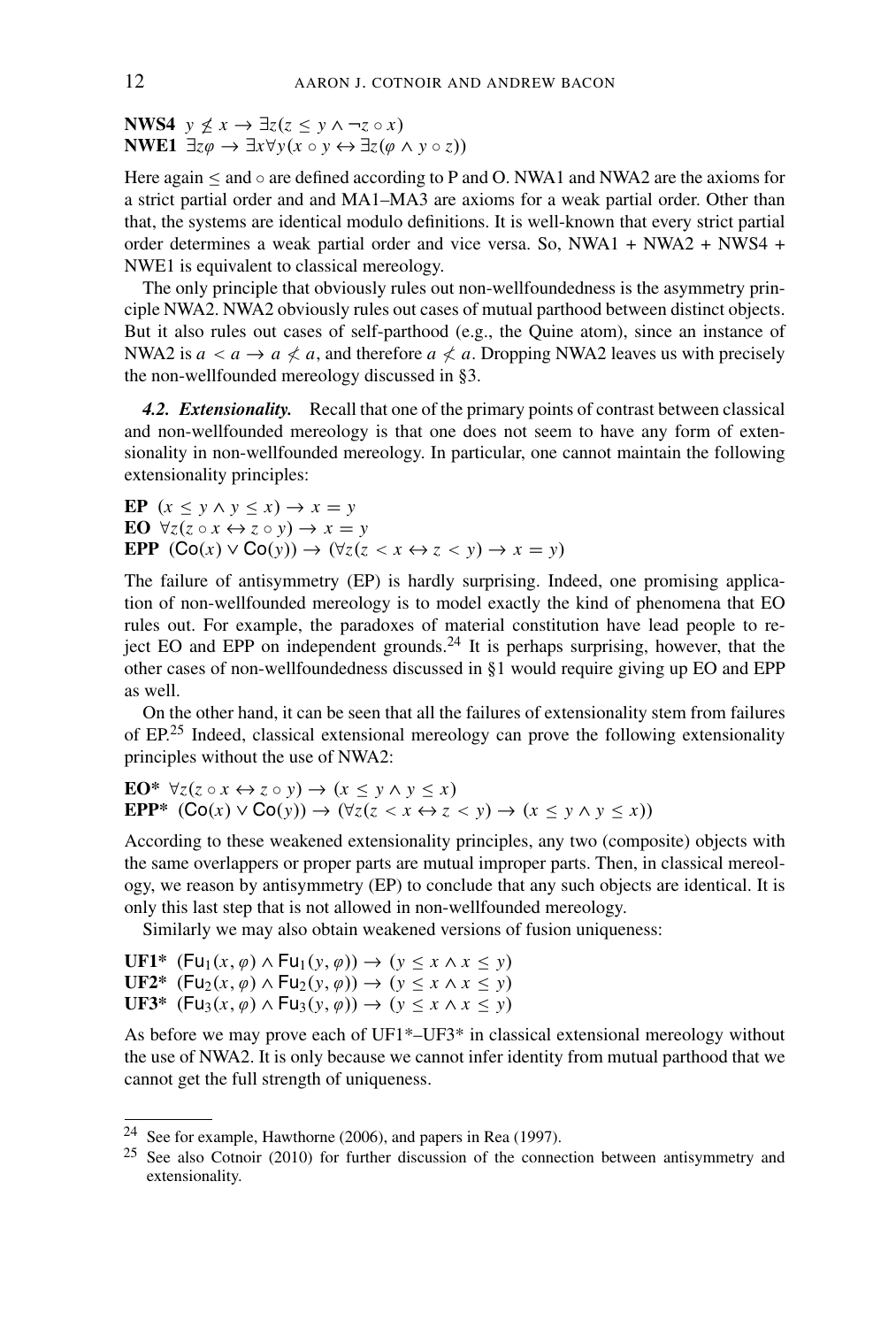**§5. Models.** The aim of this section is to describe a class of models for non-wellfounded mereology. The analogous class in the case of classical extensional mereology is the class of complete Boolean algebras without a least element. We show that a version of the mereology in §3 in second-order logic is sound and complete, relative to full secondorder consequence, with respect to these models. In this section, we proceed in a more streamlined fashion; some familiarity with lattice theory and Boolean algebras is assumed in what follows.

It should be noted that even the classical extensional mereology discussed in §4.1 has unintended models. Since it is a first-order theory with infinite models, it has a countably infinite model. However there are no countably infinite complete Boolean algebras, and thus no countably infinite complete Boolean algebras without a least element. It is natural, then, to work in this context with a second-order fusion axiom:

**SO-NWE1** ∀ $F(\exists x Fx \rightarrow \exists x \forall y (x \circ y \leftrightarrow \exists z (Fz \land y \circ z)))$ 

In order to make the comparison with classical extensional mereology we shall look first at its models.

DEFINITION 5.1 Let  $X$  be a nonempty set of subsets of Y,  $X \subseteq \mathcal{P}(Y)$ . X is a field of sets *iff* X is closed under complements in Y and finite intersections. A partial order  $\langle B, \leq \rangle$  *is a Boolean algebra iff it is order isomorphic to a field of sets; that is, there is some bijection,*  $\sigma : B \to \mathcal{X}$  *with*  $x \leq y$  *iff*  $\sigma(x) \subseteq \sigma(y)$  *for each*  $x, y \in B$ .  $\langle B, \leq \rangle$  *is said to be complete iff every subset of B has a supremum.*

From our definition it follows that  $\emptyset \in \mathcal{X}$  for every field of sets  $\mathcal{X} \subseteq \mathcal{P}(Y)$ , since if *X* ∈  $X$ , *Y*  $\setminus$  *X* ∈  $X$  and thus  $X \cap (Y \setminus X) \in \mathcal{X}$ . Thus every Boolean algebra has a bottom element—an element below every other element. This makes Boolean algebras unsuitable models of mereology.

DEFINITION 5.2 *A quasi-Boolean algebra is a Boolean algebra in which the bottom element has been removed, and the order is restricted to the remaining elements.*

*B is a complete quasi-Boolean algebra if and only if B is a quasi-Boolean algebra and every nonempty subset of B has a supremum in B.*

The definition of a complete quasi-Boolean algebra is much like that of a complete Boolean algebra except that, since we do not have a bottom element, the empty set has no supremum. It is well-known that second-order classical extensional mereology is sound and complete with respect to the class of complete quasi-Boolean algebras, and that furthermore every full second-order model of classical mereology is a complete quasi-Boolean algebra.<sup>26</sup>

In order to characterize non-wellfounded mereology, we need a class of models that play a role analogous to that of complete quasi-Boolean algebras for classical extensional mereology. The first thing to account for is that non-wellfounded mereology takes proper parthood as a primitive. Unlike in the classical case, proper and improper parthood are not interdefinable. In particular, one can have several distinct proper parthood relations that give rise to the same improper parthood relation. Let us make this precise:

DEFINITION 5.3 *For any relation R over domain D (i.e., for any*  $R \subseteq D \times D$ *) the reflexive closure of R in D is R*  $\cup$  { $\langle x, x \rangle$  |  $x \in D$ }*.* 

<sup>26</sup> The point is originally due to Tarski (1956). See also Niebergall (2009).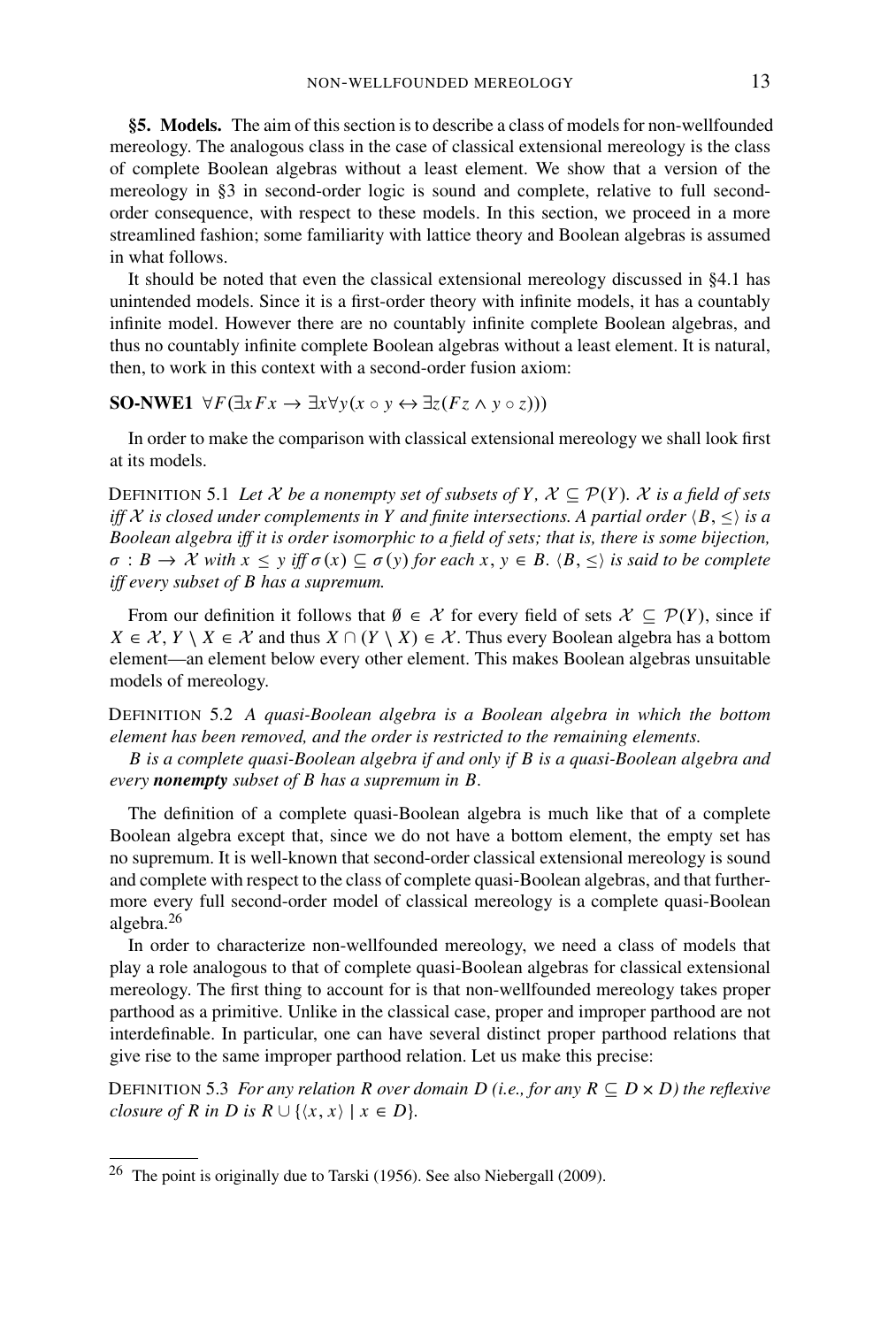*Let S be a reflexive relation over the domain D. Then we say that R is a proper parthood relation for S in D if and only if S is the reflexive closure of R in D.*

Given any reflexive relation *S* on *D* (an improper parthood relation), there will always be a largest proper parthood relation for *S* in *D* (namely, *S* itself), and a smallest (namely,  $S \setminus \{ \langle x, x \rangle \mid x \in D \}$ . The former case corresponds to a scenario where every element is a proper part of itself, the latter to a scenario where nothing is a proper part of itself. However, the latter relation is not always transitive when *S* is. In what follows, we restrict our attention to transitive proper parthood relations for a given improper parthood relation in a domain.

We suggest the following class of 'non-wellfounded algebras'.

DEFINITION 5.4 *A non-wellfounded algebra is a quintuple*  $\langle A, B, \leq, \sqsubset, \prime \rangle$  where

- *A is a complete quasi-Boolean algebra with order* ≤
- $A \subseteq B$
- $\prime : B \rightarrow A$  where  $a' = a$  for every  $a \in A$
- $\Box$  *is a transitive proper parthood relation for the relation*  $\{(x, y) \in B \times B \mid x' \leq y'\}$ *in B.*

Intuitively,  $A \subseteq B$  is the wellfounded part of the universe. The wellfounded part will always be a complete quasi-Boolean algebra, so that whenever  $A = B$  and  $x \subseteq y$  iff  $x' < y'$  we have classical mereology. That is, non-wellfounded algebras generalize the classical models in a straightforward way.

THEOREM 5.5. *Second-order non-wellfounded mereology is sound with respect to non-wellfounded algebras.*

*Proof.* Let  $\langle A, B, \leq, \sqsubset, \prime \rangle$  be a non-wellfounded algebra. Define  $x \sqsubseteq y := x \sqsubset y \vee x =$ *y*. Now, let  $x \diamond y$  mean that there is some element *z* in *B* with  $z \sqsubseteq x$  and  $z \sqsubseteq y$ , and write  $x \circ y$  to mean that  $x, y \in A$  and for some  $z \in A$ ,  $z \le x$  and  $z \le y$ . It is easy to verify (a) that for any  $x, y \in B$ ,  $x' \le y'$  iff  $x \subseteq y$  and (b) that for any  $x, y \in B$ ,  $x' \circ y'$  if and only if *x*  $\circ$  *y*. For (a) note that for every *x*,  $y \in B$ ,  $x' \le y'$  iff either  $x \sqsubset y$  or  $x = y$  since  $\sqsubset$  is a proper parthood relation for  $x' \le y'$  in *B*. For (b) note that if  $x' \circ y'$  then for some  $z \in A$ ,  $z \leq x'$  and  $z \leq y'$ , and thus, since  $z = z'$ , for some  $z \in B$   $z \sqsubseteq x$  and  $z \sqsubseteq y$  by (a), so *x*  $\circ$  *y*. Conversely, if *x*  $\circ$  *y*, then for some  $w \in B$ ,  $w \subseteq x$  and  $w \subseteq y$ , and thus for some  $w ∈ B$  (by (a) again),  $w' ≤ x'$  and  $w' ≤ y'$ . Finally, note that  $w' ∈ A$ , so there is some  $z \in A$  (namely w') with  $z \le x'$  and  $z \le y'$ , and since x', y' are automatically in *A*,  $x' \circ y'$ .

We can then proceed to show that  $\langle A, B, \leq, \sqsubset, \prime \rangle$  models non-wellfounded mereology.

(1) NWA1: we have it that  $\sqsubset$  is transitive by definition.

(2) NWS4: Suppose that  $y \not\subseteq x$ , so that  $y' \not\leq x'$  by (a). Since *A* is a complete quasi-Boolean algebra there is some  $z \in A$  with  $\neg z \circ x'$  and  $z \le y'$ . Since  $z' = z$  we have  $\neg z' \circ x'$ and  $z' \leq y'$  and thus  $\neg z \diamond x$  and  $z \sqsubseteq y$ .

(3) SO-NWE1: We shall show that for any nonempty subset  $X \subseteq B$  there is an element *x* of *B* such that for any  $y \in B$ ,  $x \diamond y$  if and only if  $y \diamond z$  for some  $z \in X$ .

Let  $X' := \{x' \mid x \in X\}$ . Since *A* is a complete quasi-Boolean algebra, and  $\emptyset \neq X' \subseteq A$ , there is some  $x \in A$  such that the following holds for every  $y \in A$ .

(\*)  $x \circ y$  if and only if there is some  $z \in X'$  with  $y \circ z$ .

Note that since  $x \in A$ ,  $x' = x$ . We shall show that x is the required fusion. Let  $y \in B$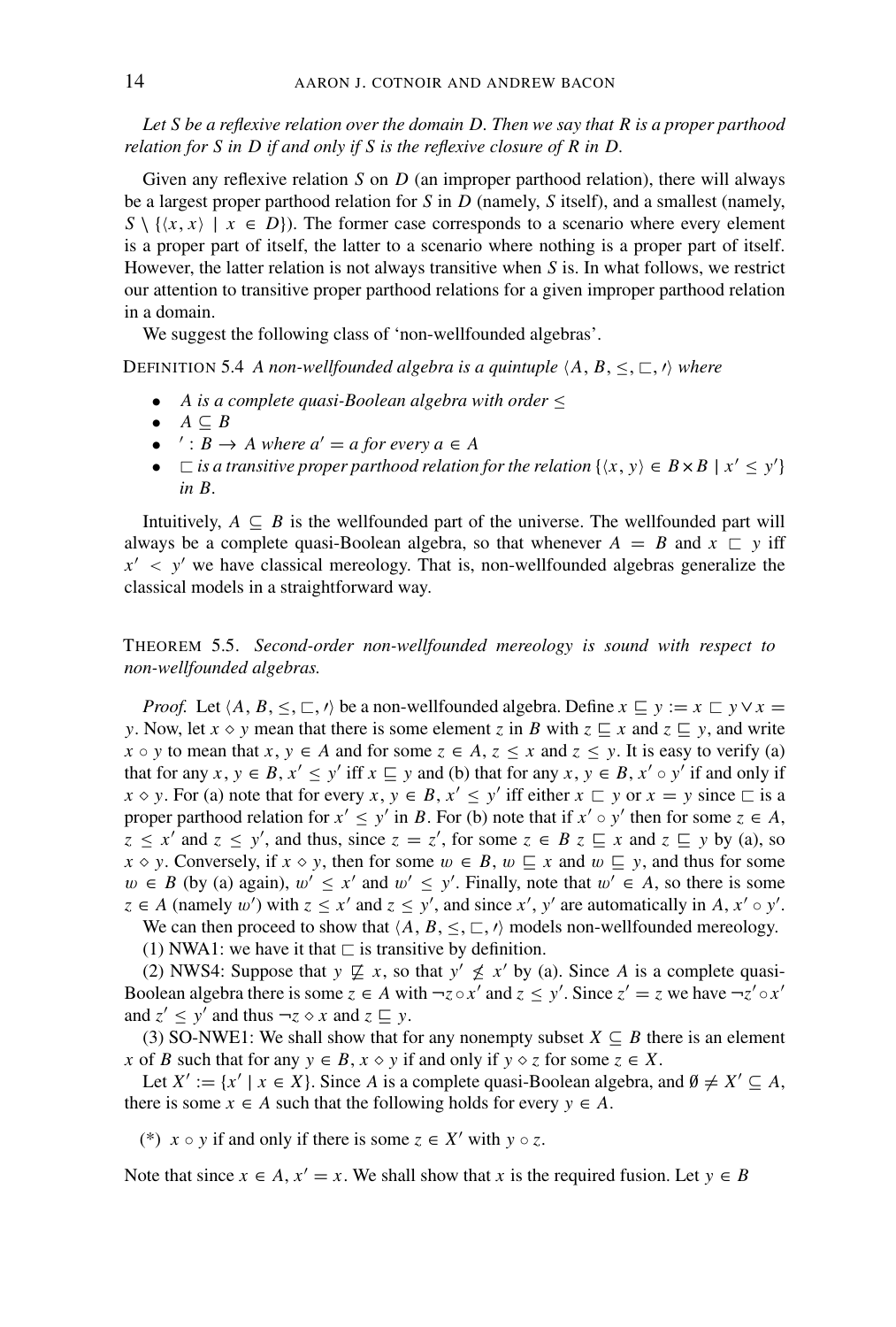$\Box$ 

(⇒): Suppose that *x*  $\circ$  *y*. So *x'*  $\circ$  *y'*, and since *x* = *x'*, *x*  $\circ$  *y'*. By (\*) it follows that there is some  $w \in X'$  such that  $y' \circ w$ . Since  $w \in X'$ , there is some  $z \in X$  with  $w = z'$ . So there is some  $z \in X$  such that  $y' \circ z'$ , that is,  $y \circ z$  as required.

(←): Suppose *y*  $\diamond$  *z* for some  $z \in X$ . Then  $z' \in X'$  so by (\*)  $y' \circ x'$ —that is,  $y \diamond x$ .

## THEOREM 5.6. *Second-order non-wellfounded mereology is complete with respect to non-wellfounded algebras.*

*Proof.* Suppose that  $\Gamma$  is a consistent set containing NWA1, NWS4, and SO-NWE1.<sup>27</sup> Then  $\Gamma$  has a standard second-order model,  $\langle D, R \rangle$ , with domain *D* and with proper parthood interpreted by *R*. It will be sufficient to show  $\langle D, R \rangle$  is equivalent to a nonwellfounded algebra, so that  $\Gamma$  is satisfied in some non-wellfounded algebra. Let *S* be the reflexive closure of  $(R \cap R^{-1})$  in *D*, and let  $A^* := D/S = \{ [x]_S \mid x \in D \}$ , the set of equivalence classes of *D* under *S*. *A*∗ is a complete quasi-Boolean algebra under the order:  $E \leq^* F$  iff  $E = F$  or, for some *x* and *y*, with  $Rxy$ ,  $x \in E$  and  $y \in F$ .<sup>28</sup> Using the axiom of choice there is a function *f* :  $A^*$  → *D* with  $f(E) \in E$  for each  $E \in A^*$ . Let *A* be the range of  $f$ . *A* inherits the structure of a complete quasi-Boolean algebra from  $A^*$  via  $f$ . Let ≤ denote this ordering on *A*, that is, let  $f(E)$  ≤  $f(F)$  iff  $E$  ≤<sup>\*</sup>  $F$ . For each  $x \in D$  let  $x' = f([x]_S)$ . We claim that  $\langle A, D, \leq, R, \prime \rangle$  is a non-wellfounded algebra.

To complete the proof we must only show that *R* is a transitive proper parthood relation for the relation  $x' \le y'$  in *D*. That is, we must show that  $x' \le y'$  if and only if *Rxy* or  $x = y$  for each  $x, y \in D$ .

(⇐). If *a* = *b*, then *a*<sup> $′$ </sup> = *b*<sup> $′$ </sup> so clearly *a*<sup> $′$ </sup> ≤ *b*<sup> $′$ </sup>. Suppose that *Rab*. So [*a*]<sub>*S*</sub> ≤<sup>\*</sup> [*b*]<sub>*S*</sub>, and thus  $a' \leq b'$ .

(⇒). Suppose  $a' \le b'$ . This means that  $f([a]_S) \le f([b]_S)$  so that  $[a]_S \le^* [b]_S$ . So either  $[a]_S = [b]_S$ , in which case *Rab* or  $a = b$ , or there is an *x* and *y* with  $x \in [a]_S$ , *Rxy* and  $y \in [b]_S$ . In the latter case we have (1) either  $a = x$  or  $Rax$ ; (2)  $Rxy$ ; and (3) either  $y = b$  or  $Ryb$ . In each of these situations we get *Rab* by transitivity.

 $\Box$ 

Although non-wellfounded algebras are versatile enough to capture every possible nonwellfounded scenario consistent with the axioms of non-wellfounded mereology, one might wonder what heuristic value they have. Intuitively we may think of *A* as underlying the wellfounded part of the universe. The mereological structure of the whole universe is inherited from the structure of *A* through their projections into *A*, as determined by the ' function. To allow mutual parthood between distinct elements, *a* and *b*, we consider *a* to be a part of *b* if their projections into *A* are below each other. Distinct elements in *B* may be projected to the same element of *A* allowing for mutual parthood between distinct elements.

*Example*. To see how these models might be useful let us apply this idea to the problem of persistence described in Geach's TIBBLES THE CAT. Sider (2003) introduces a

<sup>27</sup> 'Consistent' here means consistent in second-order logic under the semantic consequence relation.

<sup>&</sup>lt;sup>28</sup> By the equivalences in §3.2 it can be seen that  $\langle D, R \rangle$  models NWS5 and SO-NWE3, a secondorder version of NWE3. By an argument in Cotnoir (2010) it can be shown that under these assumptions  $D/S$  with the order  $\leq^*$  also models versions of NWS5 and SO-NWE3 in which improper parthood is taken as primitive. Since  $D/S$  with the order  $\leq^*$  is a partial order by construction, it follows that it is second-order model of classical mereology, and is therefore a complete quasi-Boolean algebra.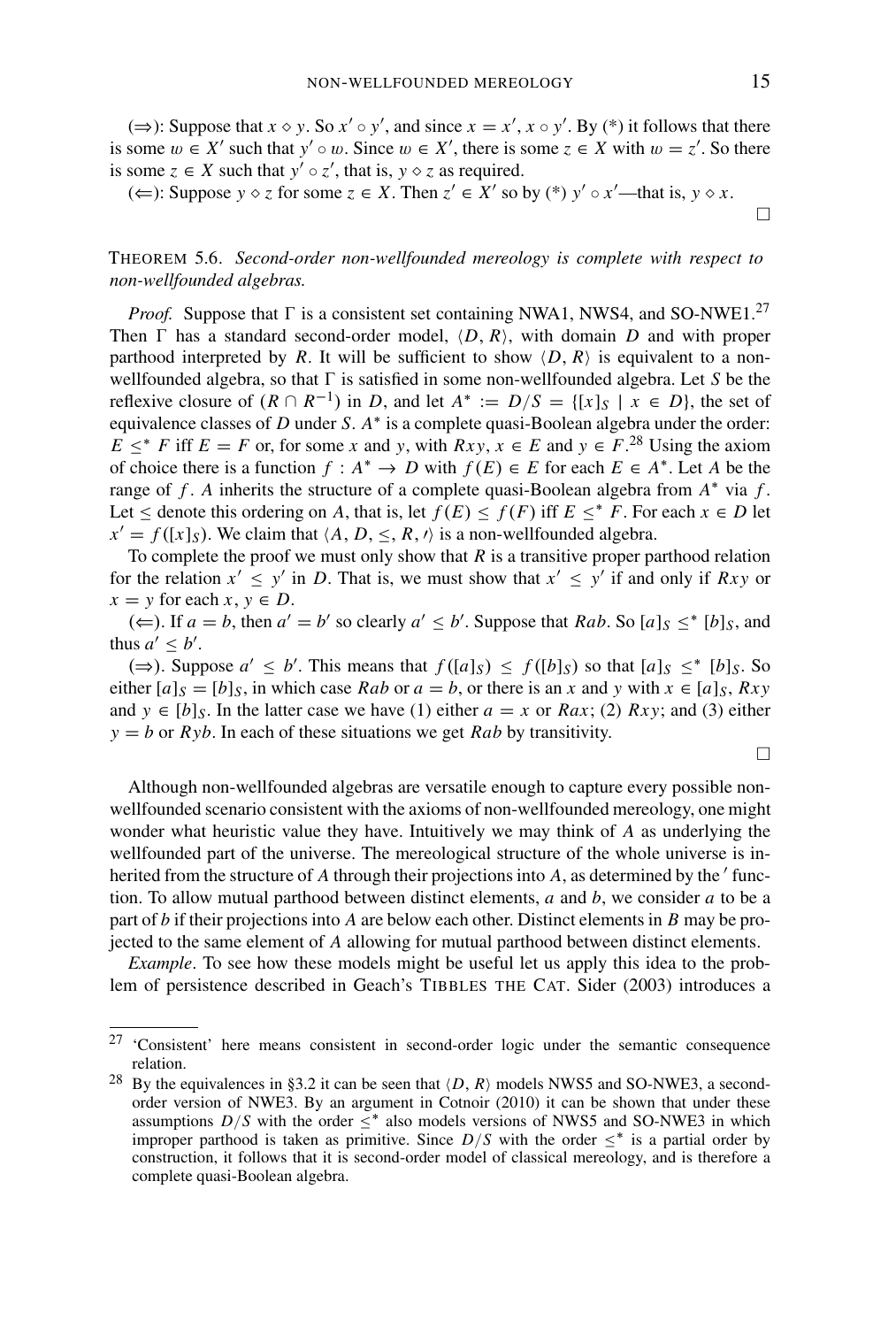notion of 'parthood-at-*t*' that is supposed to be neutral vocabulary which both perdurantists and endurantists about persistence could accept. In perdurantist vocabulary, Sider defines parthood-at-*t* as follows

*x* is a part of *y* at *t* iff *x*'s instantaneous temporal part at *t* is a part of *y*'s instantaneous part at *t*.

Sider's parthood-at-*t* relation is a non-wellfounded parthood relation. For example, if *t* is some time after Tibbles' amptutation, Tibbles' and Tib's instantaneous temporal part at *t* are identical; thus Tibbles and Tib are distinct but mutual parts-at-*t*. Indeed, nonwellfounded mereology is the natural logic of parthood-at-*t*. This follows from the fact that the parthood-at-*t* model of parthood gives rise to a non-wellfounded algebra: the instantaneous temporal part of *x* at *t* is just *x*'s projection into the lattice of subregions of *t*. 29,30

**§6. Conclusion.** We have given a systematic overview of the prospects for non-wellfounded mereology. Two equivalent axiomatizations for non-wellfounded mereology have resulted from careful attention to the kinds of models they accept and reject. The relation between non-wellfounded mereology and classical mereology turned out to be surprisingly intimate. We have given a class of models which are sound and complete with respect to the (second-order) axiomatizations for non-wellfounded mereology. It might prove useful to put to use for the applications laid out in §1. Perhaps, there are even more phenomena that might be better explained using a non-wellfounded formal metaphysics. But this remains to be seen.

**§7. Acknowledgments** We would like to thank the following people for helpful discussion of these ideas: Ralf Bader, Michael Glanzberg, Paul Hovda, Michael Hughes, Graham Priest, Agustìn Rayo, Greg Restall, Dave Ripley, Reed Solomon, Gabriel Uzquiano, and Zach Weber. Thanks also to Don Baxter, Jc Beall, Marcus Rossberg, and Achille Varzi for comments on earlier drafts. Additional thanks are due to an anonymous referee, whose comments led to many improvements.

### BIBLIOGRAPHY

Abelard, P. (2006). Theologica christiana. In Bosley, R. N., and Tweedale, M. M., editors. *Basic Issues in Medieval Philosophy*, Chapter V.3. Ontario, CA: Broadview Press, pp. 296–303.

Barwise, J., & Etchemendy, J. (1987). *The Liar*. Oxford: Oxford University Press.

<sup>29</sup> If *t* is a time (i.e., a certain kind of maximal three-dimensional subregion of space time), then let *A* be the subregions of *t* and *B* the regions of space time which overlap *t*. *A* is a complete quasi-Boolean algebra. Notice also that for any region of space time, *X*, overlapping *t*, there is always a largest subregion of  $t$  that is also a subregion of  $X: X'$ , the intersection of  $X$  with  $t$ . Thus the quintuple  $\langle A, B, \leq, \leq', \prime \rangle$ , where  $\leq$  is the subregion relation restricted to *A* and  $\leq'$  is the subregion relation restricted to *B*, is a non-wellfounded algebra.

<sup>&</sup>lt;sup>30</sup> This model seems to be well-suited to a 'plenitudinous' approach to coincidence, in which there are as many objects coincident and mutual parts with Tibbles' as a four-dimensionalist would countenence. For a view of this kind, see Hawthorne (2006).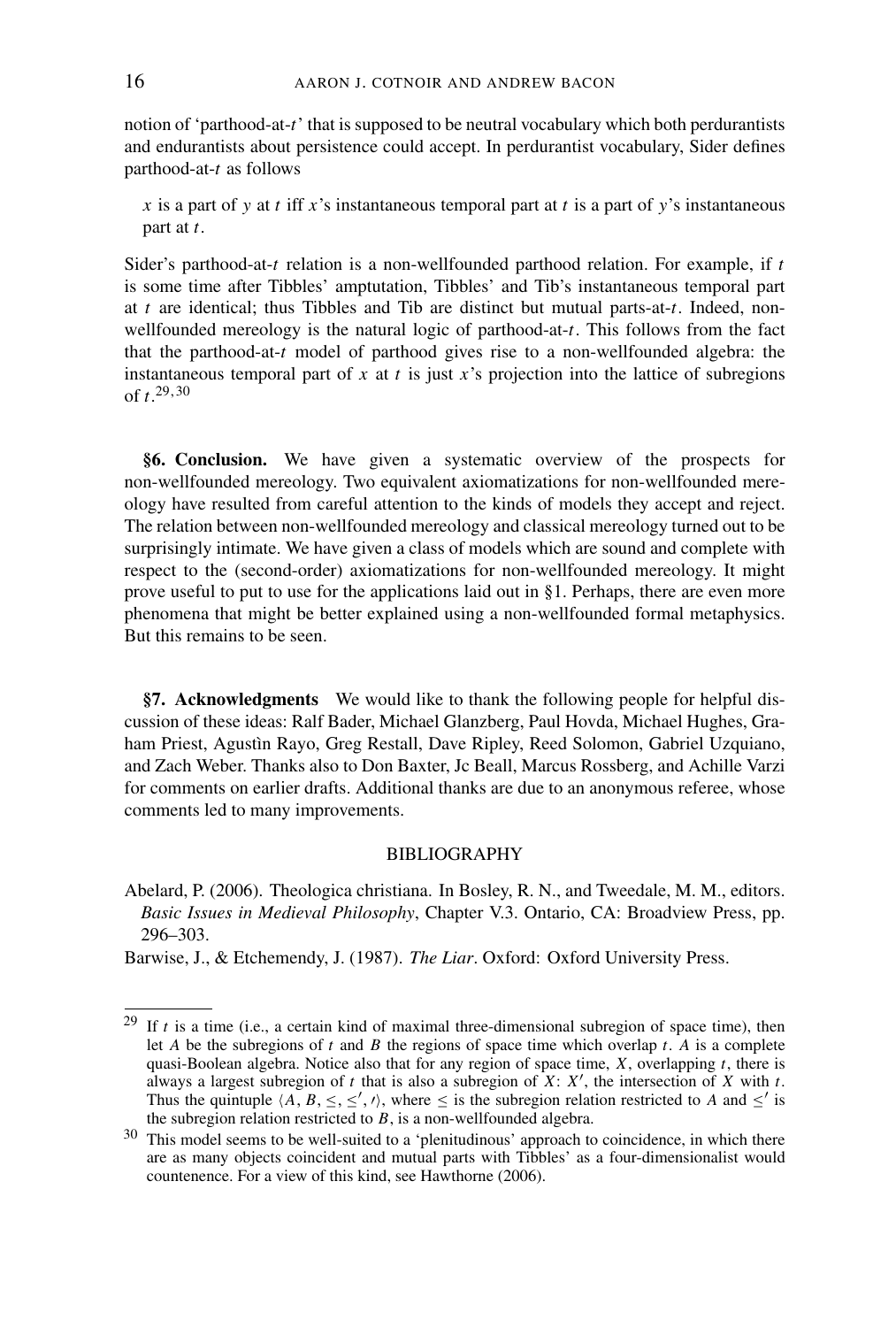- Casati, R., & Varzi, A. C. (1999). *Parts and Places: The Structures of Spatial Representation*. Cambridge, MA: MIT Press.
- Cotnoir, A. J. (2010). Anti-symmetry and non-extensional mereology. *The Philosophical Quarterly*, **60**(239), 396–405.
- Eagle, A. (2010). Location and perdurance. *Oxford Studies in Metaphysics*, **5**, 53–94.
- Effingham, N. (2010). Mereological explanation and time travel. *Australasian Journal of Philosophy*, **88**, 333–345.
- Effingham, N., & Robson, J. (2007). A mereological challenge to endurantism. *Australasian Journal of Philosophy*, **85**, 633–640.
- Forrest, P. (2002). Non-classical mereology and its application to sets. *Notre Dame Journal of Formal Logic*, **43**, 79–94.
- Geach, P. T. (1962). *Reference and Generality*. Ithaca, NY: Cornell University Press.
- Gilmore, C. (2007). Time travel, coinciding objects, and persistence. *Oxford Studies in Metaphysics*, **3**, 177–198.
- Gilmore, C. (2010). Coinciding objects and duration properties: Reply to Eagle. *Oxford Studies in Metaphysics*, **5**, 95–111.
- Hawthorne, J. (2006). Three dimensionalism. *Metaphysical Essays*, 85–111.
- Hovda, P. (2009). What is classical mereology? *Journal of Philosophical Logic*, **38**(1), 55–82.
- Kearns, S. (2011). Can a thing be part of itself? *American Philosophical Quarterly*, **48**(1).
- Lewis, D. (1991). *Parts of Classes*. Oxford, UK: Basil Blackwell.
- Link, G. (1983). The logical analysis of plural and mass terms: A lattice-theoretical approach. In Bäuerle, R., et al., editors. *Meaning, Use, and Interpretation of Language*. Berlin: de Gruyter, pp. 303–323.
- Mascaró, J., editor. (1965). *Upanishads*. London: Penguin.
- Niebergall, K. (2009). On 2nd order variants of calculi of individuals. *Theoria*, **24**, 169–202.
- Noonan, H. (2009). Identity. In Zalta, E. N., editor. *The Stanford Encyclopedia of Philosophy*. Winter 2009 edition.
- Quine, W. V. (1980). *From a Logical Point of View* (second edition). Chapter New Foundations for Mathematical Logic. Cambridge, MA: Harvard University Press.
- Rea, M., editor. (1997). *Material Constitution: A Reader*. Lanham, MD: Rowan and Littlefield.
- Sanford, D. H. (1993). The problem of the many, many composition questions, and naïve mereology. *Noûs*, **27**(2), 219–228.
- Sharvey, R. (1983). Mixtures. *Philosophy and Phenomenological Research*, **44**(2), 227–239.
- Sider, T. (1993). van Inwagen and the possibility of gunk. *Analysis*, **53**, 285–289.
- Sider, T. (2003). *Four-dimensionalism: An Ontology of Persistence and Time*. Oxford: Oxford University Press.
- Simons, P. M. (1987). *Parts: A Study In Ontology*. Oxford, UK: Clarendon.
- Smith, D. (2009). Mereology without weak supplementation. *Australasian Journal of Philosophy*, **87**, 505–511.
- Tarski, A. (1956). Foundations of the geometry of solids. In Corcoran, J., editor. *Logic, Semantics, Metamathematics*. Indianapolis, IN: Hackett.
- Thomson, J. J. (1983). Parthood and identity across time. *Journal of Philosophy*, **80**(4), 201–220.
- Thomson, J. J. (1998). The statue and the clay. *Noûs*, **32**(2), 149–173.